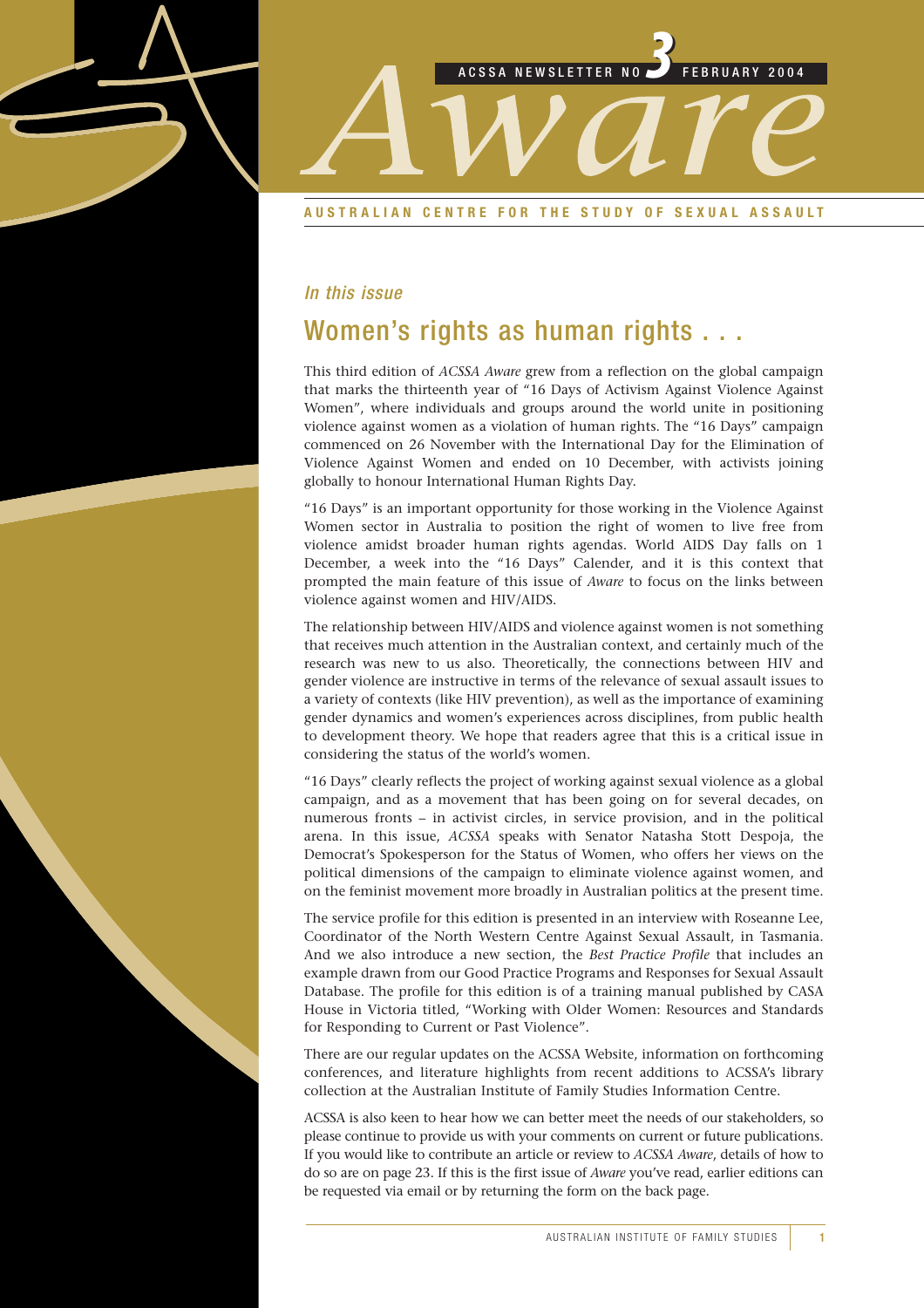

**Australian Government** 

**Australian Institute** of Family Studies Australian Centre for the **Study of Sexual Assault** 

The Australian Centre for the Study of Sexual Assault aims to improve access to current information on sexual assault in order to assist policy makers and others interested in this area to develop evidence-based strategies to prevent, respond to, and ultimately reduce the incidence of sexual assault.

The Australian Centre for the Study of Sexual Assault is funded by the Office of the Status of Women, through the National Initiative to Combat Sexual Assault. The Centre is hosted by the Australian Institute of Family Studies.

### *Contents*

| <i>In this issue:</i> Women's rights<br>as human rights                             | 1              |
|-------------------------------------------------------------------------------------|----------------|
| <b>ACSSA research collection</b><br>and library services                            | $\overline{2}$ |
| <b>Women's Safety Awards 2004</b>                                                   | $\overline{2}$ |
| <b>Interview with Senator Natasha</b><br>Stott Despoja                              | 3              |
| <b>HIV/AIDS and violence</b><br>against women                                       | 6              |
| Service profile: North Western<br><b>Centre Against Sexual Assault,</b><br>Tasmania | 13             |
| Good practice profile:<br><b>Older Women Project</b>                                | 15             |
| <b>Home Truths Conference:</b><br><b>Call for papers</b>                            | 16             |
| <b>Conferences</b>                                                                  | 17             |
| Literature highlights                                                               | 18             |
| <b>ACSSA services</b>                                                               | 24             |
| <b>ACSSA membership form</b>                                                        | 24             |

© Australian Institute of Family Studies – Commonwealth of Australia 2004. Views expressed in the Centre's publications are those of individual authors and may not necessarily reflect ACSSA or Institute policy. *ACSSA Manager: Melanie Heenan* Australian Institute of Family Studies

300 Queen Street, Melbourne 3000 Australia Phone: (03) 9214 7888 Fax: (03) 9214 7839 Internet: www.aifs.gov.au/ ISSN 1448-8140 (Print) ISSN 1448-8167 (Online) Designed by Double Jay Graphic Design Printed by Impact Printing

# Australian Centre for the Study of Sexual Assault

RESEARCH COLLECTION and LIBRARY SERVICES

### The Australian Centre for the

Study of Sexual Assault is developing a comprehensive collection of Australian and international resources on sexual assault research, service responses, and prevention theory. All kinds of materials form part of the collection, but with particular emphasis on books (including "classic" texts), periodicals, newsletters and electronic resources.

### How to access ACSSA resources

#### **In person**

Visit the Australian Institute of Family Studies library in person by making an appointment with library staff between 9am – 5pm, Monday to Friday. Visitors can use the reference collection directly, or surf the online catalogue to search for relevant resources and references. Photocopying is also available (20c per page). The library is located at the Australian Institute of Family Studies, 300 Queen Street, Melbourne, Victoria 3000

#### **Online catalogue search**

You can do a catalogue search online, via the Australian Institute of Family Studies website. The catalogue can be accessed from the Information and Resources link on the Australian Institute of Family Studies homepage, at www.aifs.gov.au/

#### **Inter library loan**

Requests for loans and photocopies of material from the Australian Institute of Family Studies library can be made via your local library. Procedures and charges established by the Australian Inter-lending Code apply. For copyright reasons, photocopies cannot be provided by ACSSA directly.

#### **Help desk**

A help desk is staffed during office hours to assist you in finding the best resources for your enquiry. The Institute's library staff undertake literature searches in nominated areas, and provide a comprehensive list of resources available online and from the Institute's library.

#### **Further infortmation**

Contact the Institute's help desk: Phone: (03) 9214 7871 Fax: (03) 9214 7839 Email: fic@aifs.gov.au

# Women's Safety Awards 2004

The Women's Safety Awards 2004, hosted by Women in Cities International, aims to elicit information on good practices relating to women's safety and municipal gender-based policies in crime prevention. The awards also seek to promote local initiatives that include significant elements relating to women's safety, and to build the capacity of local groups to develop projects and practices relating to women's safety and the improvement of women's sense of safety.

Up to ten Canadian and ten international initiatives will be awarded in each of the following categories: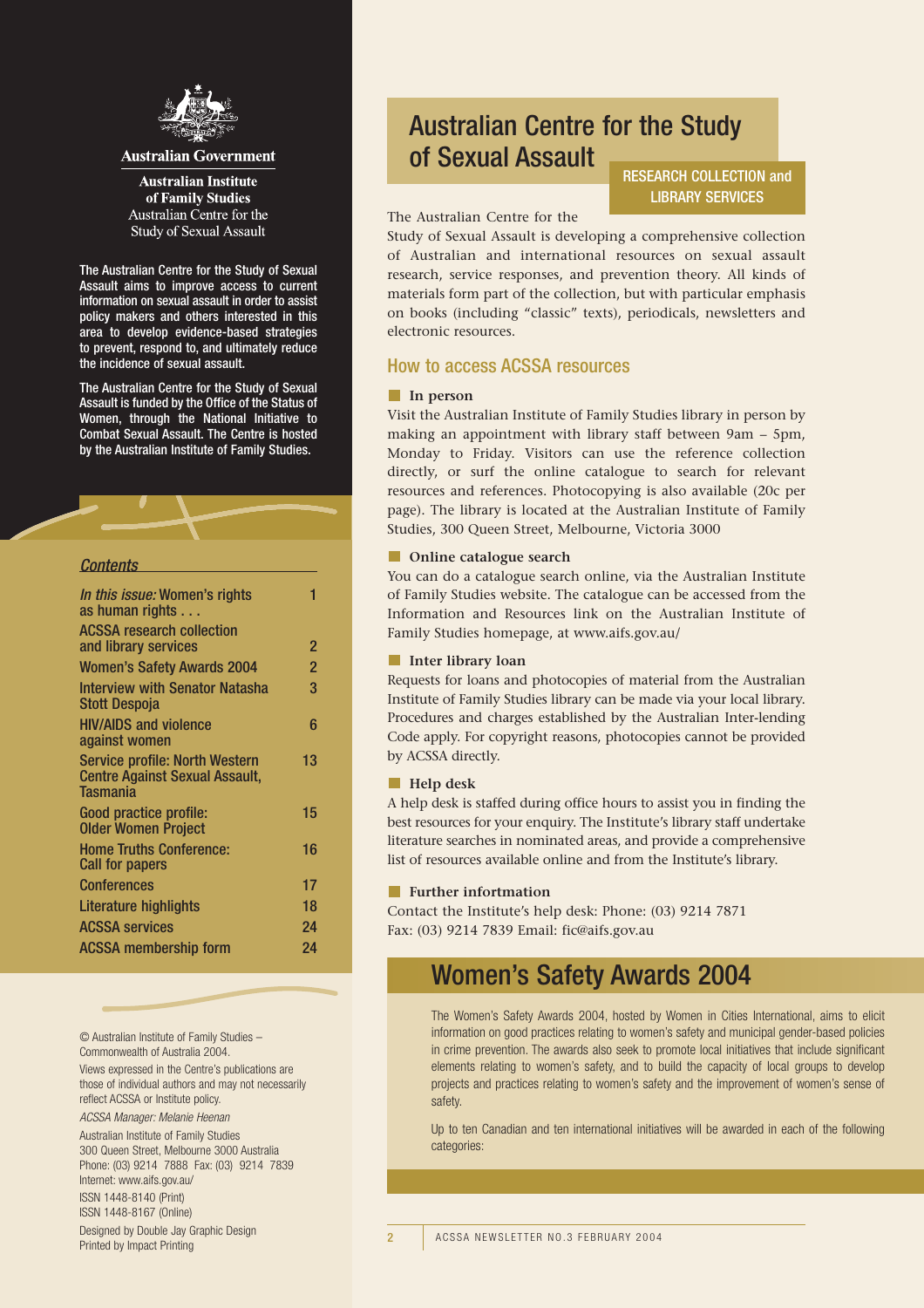# *INTERVIEW*

# Political dimensions of violence against women



Senator Natasha Stott Despoja joined the Senate in 1995 as the youngest women to enter Federal Parliament. Her current portfolios include Higher Education, Work and Family, Foreign Affairs, and Science and Biotechnology, and she is the Australian Democrats

spokesperson for the Status of Women.

Senator Stott Despoja spoke to ACSSA researcher *Alexandra Neame* about her perspectives on violence against women and its political significance in Australia today. This is an edited transcript of that interview.

ACSSA: Is it your impression that violence against women is a political issue at the moment? Is it high on the political agenda?

NSD: Undoubtedly it's a political issue. But I'm not sure if violence against women is necessarily a political priority. I think in terms of policy priorities it's not necessarily reflected in budget allocations, nor is it reflected in the commitment of high-level politicians – ministers, senior ministers and the executive – to identify it as an issue. So, I think it's always a big issue, but it's not necessarily as high a priority as it should be.

ACSSA: If violence against women is not given sufficient political priority, is this merely reflective of public sentiment? In other words, do you think violence against women is a public concern?

NSD: It's an interesting question, because I've no doubt that violence, and violence against women and children in particular, is an incredibly important issue to the public. And it's something that the public cares about for very understandable reasons. Women are dealing with assault and battery in their homes on a daily basis – of course it is an important issue. How that translates, though, from a private political concern to a public issue of debate, and then to a public issue that receives a response and action … that's where the difficulty is.

There's no question that the issue of violence against women remains taboo to a degree still. We talk about it more, we have programs, and funds allocated to it, but there is still an extent to which we as a society don't really address it. And the way  $\blacktriangleright$ 

**advocacy, networking and community mobilisation;** 

**Example:** capacity-building and training;

- educational programs and public awareness;
- safety planning and design for public spaces; and

**nunicipal gender-based policies in crime prevention and community safety.** 

Good practices and policies will be announced at a press conference, results will be published on the *Femmes et villes/Women in Cities International* website (which is linked to other relevant websites), and information will be disseminated through

list-servs and newsletters. A publication documenting results of the competition will also be distributed to community groups, municipal governments and other relevant bodies.

The Women's Safety Awards 2004 follow on from the First International Seminar on Women's Safety, held in Montreal from 9-11 May 2002. At that event, participants from all five continents shared their expertise, experience and knowledge in this field. You can now access the seminar proceeding and the Montreal Declaration on Women's Safety on

www.femmesetvilles.org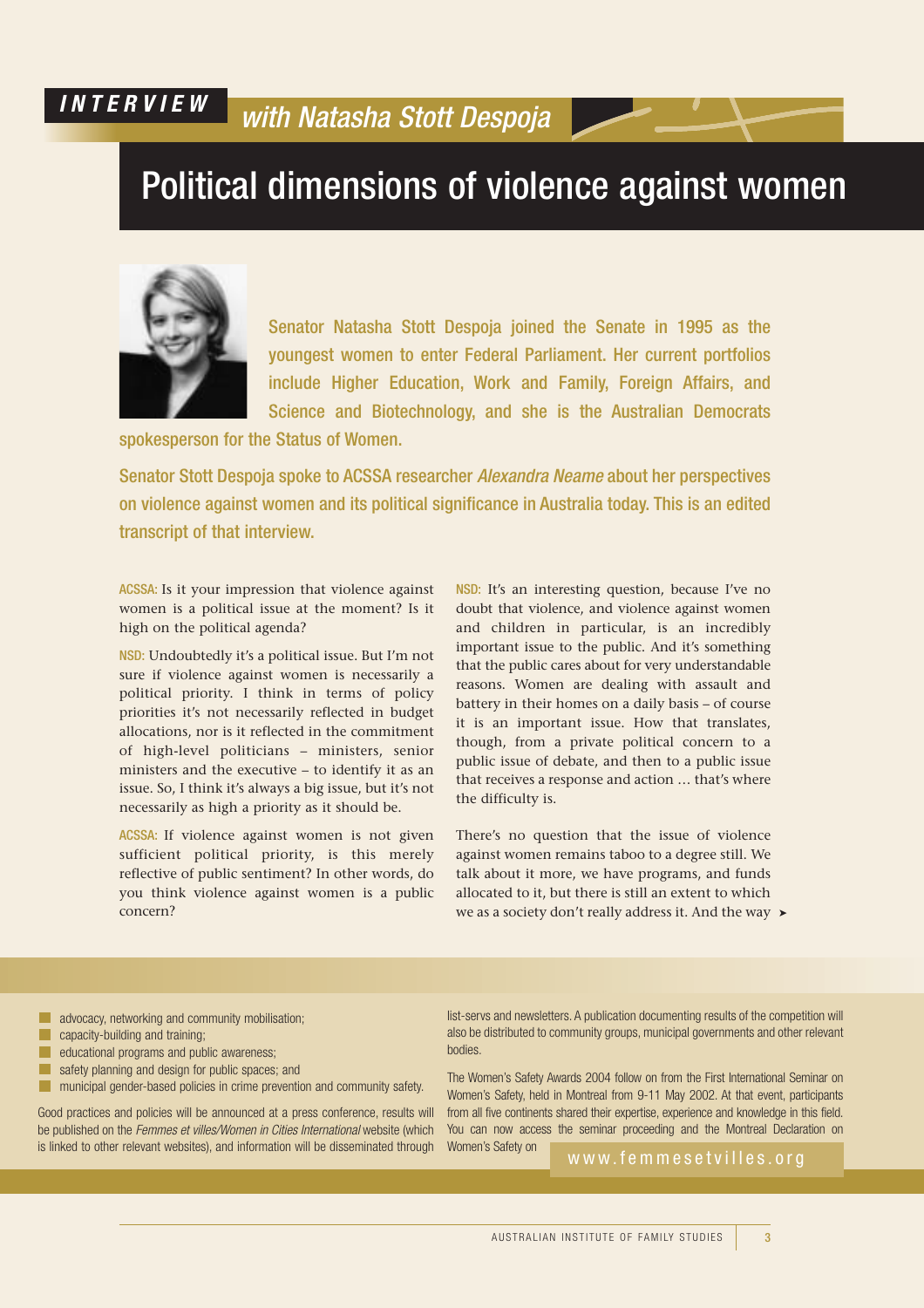that the media portrays it is very different from other forms of violence, or even other key political issues. We've still got a long way to go, but I think it does matter to the public, and I don't know if that is reflected in the political priorities of the Parliament.

ACSSA: Do you think it's a contentious policy issue?

NSD: Anne Summers recently did a wonderful new book about equality – she drew attention to the lack of substantial debate in the parliament about issues affecting women generally, including domestic violence and sexual assault specifically.

ACSSA: Is Anne Summers right? Have we reached the end of equality as a political goal in Australia?

NSD: I think she's spot on. She has put her finger on the pulse of something that's been happening for a long time, that some of us have tried to identify and articulate. There are very strong pressures to assume that things are getting better, that things are improving. But some very insidious perceptions and messages about the role of women, particularly at home, have really taken root in a way that worries me . . . I get worried that the whole paid maternity leave debate gained momentum because of this notion that we're not breeding as much as we should be, and maybe this is a way of providing an incentive, instead of people saying "it's a workplace entitlement".



ACSSA: Do you see the issue of women's inequality, in terms of things like income disparity and family stereotypes, as linked with the issue of violence against women?

NSD: We know that violence affects women regardless of background. However, it is necessary to recognise the links between poverty and violence; and in doing so, you have to start with the very basics. You've got to recognise that women need good health and education . . . seemingly small policy changes like an education bill can actually affect women's status for years to come.

Wages are a clear area in which women have gone backwards in terms of parity with men. If there is an interest rate hike of .25 per cent the world goes insane . . . but why is it that women's wages continue to slide backwards compared to men's and it is not front-page news? We live in a society where women are still not getting equal pay for equal work – because they're not, we know that they're not. So, why is that?

ACSSA: How have we managed to reach such a level of complacency about it?

NSD: That's a core question. I think there is a dilemma about the potentially negative connotations of feminism or being a feminist. But I also think that there's something more pervasive than that among some in my generation. There's almost an unspoken recognition that we don't really refer to women's inequality, we don't complain. There's an individualist streak, that if things aren't going so well, then it's not the collective's fault or responsibility. I just feel more strongly than ever, particularly in my political career, that women's issues are being swept under the carpet, and women who speak out, more likely than not, get attacked for it. So I feel quite sad about the current situation in terms of women's policy and priorities, and I don't see an end in sight. I will continue to speak out, but I want a political leader to come out and say, "this is an issue".

ACSSA: Are connections between sexual violence and other issues of women's inequality (pay equity, primary responsibility for child care) made in the political context when violence against women is raised as an issue?

NSD: Part of the problem is that even when you do have politicians acknowledging specific elements like violence or poverty, there are real disincentives for making connections between different aspects of women's inequality. For example, in the education debate, if I make those kinds of connections, there would be an element of "oh, come on, that's a bit over the top", whereas everything we know indicates that all these things tie in. Of course, if a woman is living in a violent relationship, there's a power dynamic as a consequence of gender, but there is also a power dynamic as a consequence of income disparity, responsibility for children, and all of these things are interlinked. And until we acknowledge that, I don't see any move away from piecemeal attempts to address violence against women.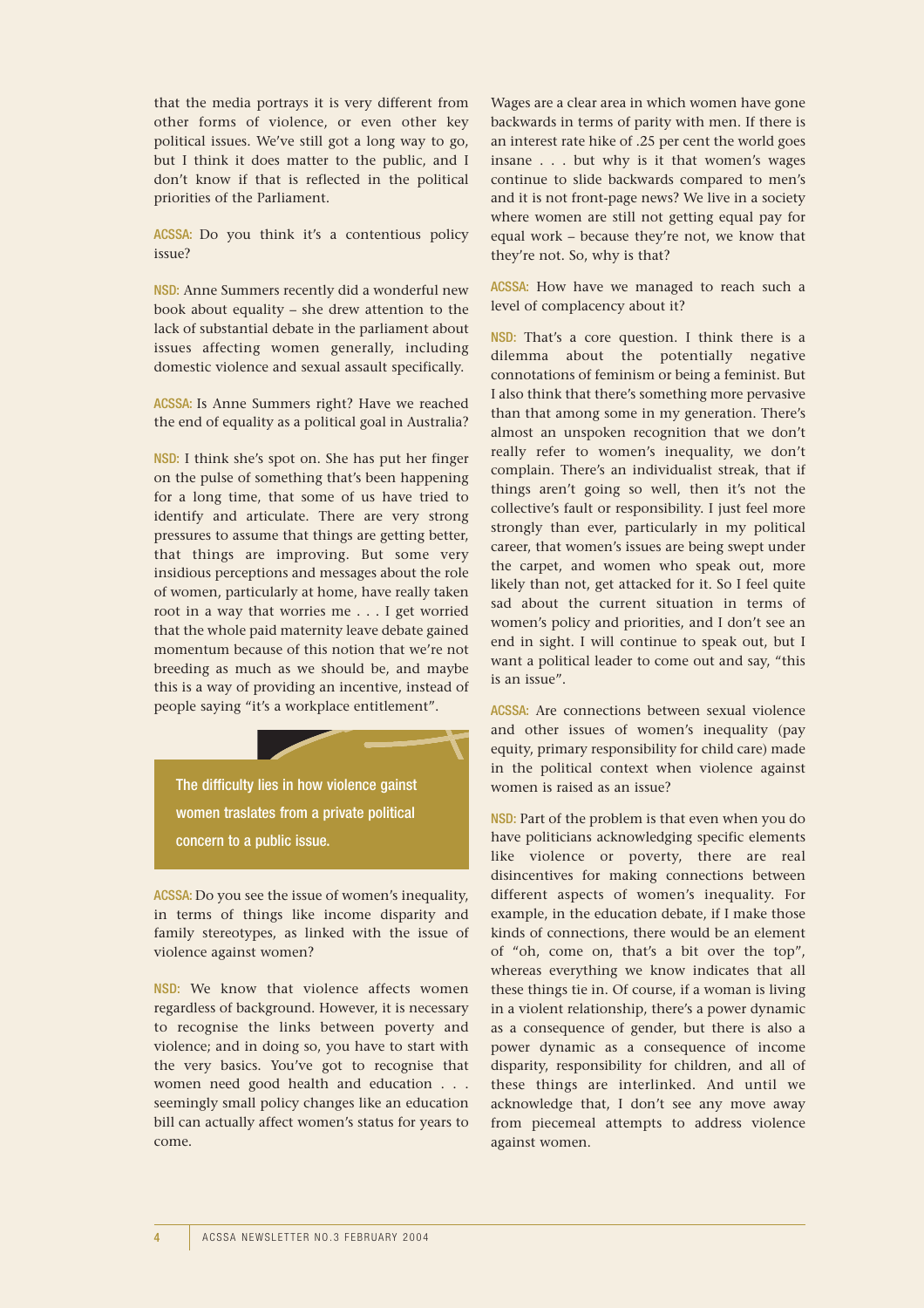Complacency is perhaps the greatest challenge we face. Women who work in these areas, who identify these issues, wonder "Am I making any headway? Is anything getting better?" And I think that's why Anne Summers' book has been a revelation – there's a feeling of "Hang on, we're in the 21st century, and we've gone backwards! These last twenty years in political life, particularly the last ten years, what have we been fighting for?" And I don't mean to sound too despondent, or too frustrated, but I do think that we need a mini revolution, and part of that involves women who have power, and women who gain power, doing more on these issues, not staying silent. Which is not always easy, because I don't think there are many rewards for women who speak out on these issues. But the reality is until women start doing it, things won't change because male political leaders aren't.

ACSSA: Do you think that there is a solution to sexual violence against women? Is it a completely intractable problem?

NSD: It's seemingly intractable but it shouldn't be. We all know the rhetoric, we all understand that violence is bad – that violence against women is unacceptable. It's how we deal with that reality: whether we acknowledge it, whether we address it. I think that we still have a culture that blames the victim. It's a convenient culture, and it doesn't matter who you are, or in what circumstances it happens, it still results in the victim feeling that this is her responsibility, her fault. And social pressure reinforces that.

I've been doing a bit of work recently looking at the issue of the legal defence of women who kill violent partners, as opposed to men who kill partners. When you look over news clippings, it's so pronounced how men's violence is excused, explained, forgiven, blamed on provocation. I still am startled by it. I still find it confronting.

So, solving it? Well, acknowledgement. Addressing some of the core issues, and they may relate to women's power, women's income, women in poverty, women and family, all of those issues. But at some point, people have to not commit acts of violence, and that's going to mean people are responsible for the consequences of their actions and their own behaviour. And that will involve penalties, and sometimes that will involve treatment, rehabilitation. But to begin with you need that acknowledgement.

Ultimately, I think assault is criminal, and needs to be recognised in that context. Even though I know that there are other factors that contribute, and we hear them all. We hear – violence in families – it's stress, it's pressure, it's alcohol, it's poverty. But nothing excuses it. And yet there's still an expectation in society that it's okay, that we can do it. So I think acknowledgement is a big part of it, and acknowledgement at every level: politics, policy making, allocation of resources, right through to individual men and communities making it very clear that there's pressure on men not to commit violence.

ACSSA: One step in the direction of changing men's attitudes towards violence was the announcement by Senator the Hon. Kay Patterson (Minister assisting the Prime Minister for the Status of Women) of a diverse group of men as White Ribbon Ambassadors on 25 November, the International Day for the Elimination of Violence Against Women. What do you think of the idea of having men as Ambassadors in calling for an end to violence against women?

NSD: While, of course, men have to be part of this campaign, their responsibility is to their brothers. They have to send strong messages to themselves and each other that violence against women is unacceptable. And women don't have to thank men for doing that; we have to expect it. If people want to be ambassadors – male or female – that's positive. But I don't want us being grateful for those men who are prepared to be a part of this campaign or this cause because we should expect nothing less. I don't want us being grateful for the small amounts of support that we get from powerful people. We should be empowering each other, empowering ourselves, and saying "yes, an end to violence is exactly what we expect".

ACSSA is grateful to Senator Stott Despoja for speaking with us. Please email any comments you have about the Senator's remarks to *Alexandra.Neame@aifs.gov.au*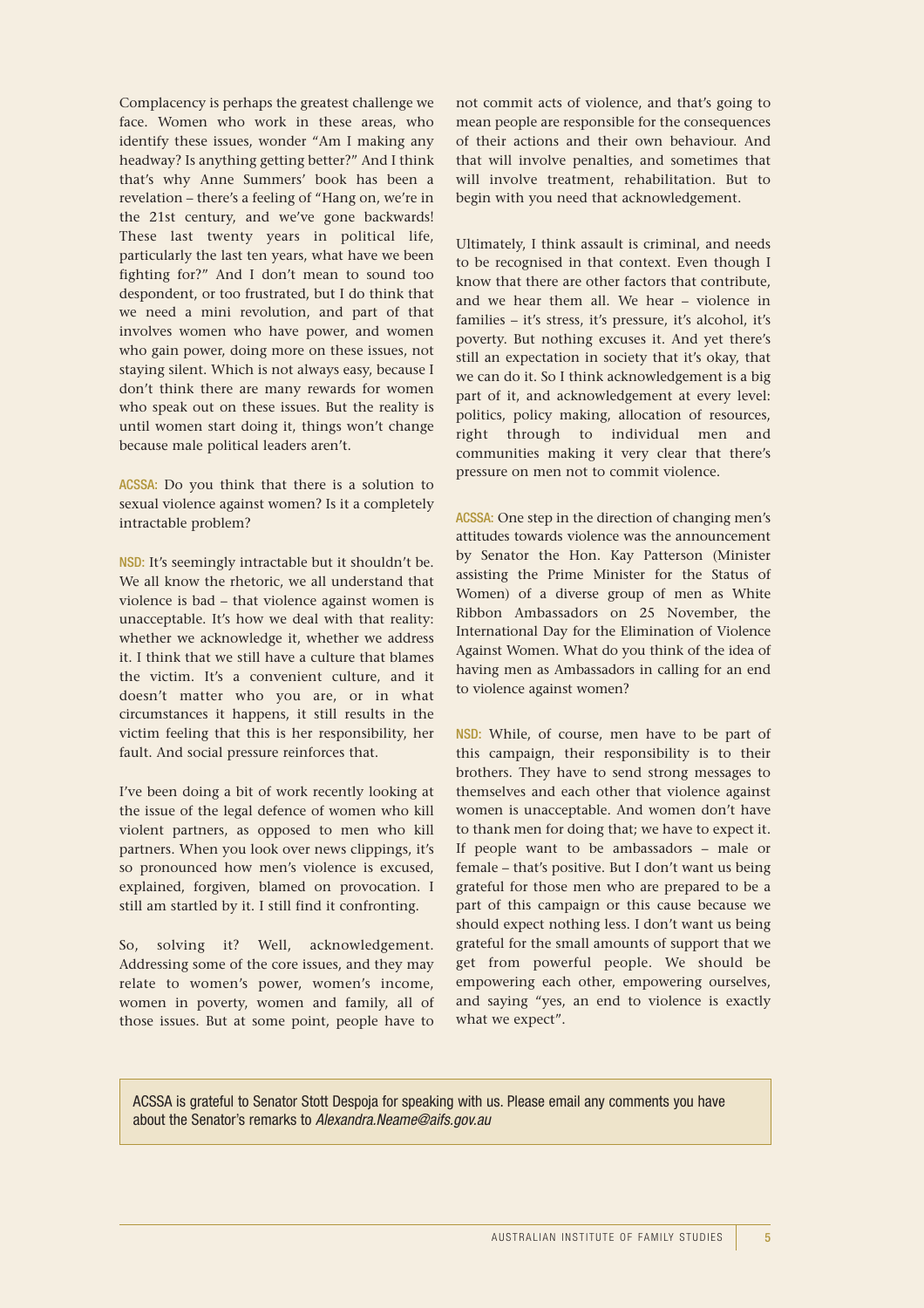# HIV/AIDS and violence against women

ALEXANDRA NEAME reflects upon why World AIDS Day is significant in the campaign to end violence against women

The annual 16 Days of Activism Against Violence Against Women Campaign begins on 25 November,<br>International Day for the Elimination of Violence Against Women, and concludes on 10 December,<br>International Human Rights Day. T he annual *16 Days of Activism Against Violence Against Women Campaign* begins on 25 November, International Day for the Elimination of Violence Against Women, and concludes on 10 December, International Human Rights Day. The campaign spans these two dates as a way of identifying December, is often mentioned as significant in the "16 Days" period. However, there is little elaboration, in Australia at least, of the links between violence against women and HIV/AIDS.

This discussion of the links between HIV/AIDS and violence against women is framed in the context of South Africa, for two reasons. First, the sheer magnitude of the problems of gender violence and HIV/AIDS in South Africa means that much research on the intersection of violence against women and HIV/AIDS is being produced there. Second, these conditions are also gradually prompting a reevaluation of both gender violence and HIV prevention strategies, and the emergence of new best practice responses that link violence against women and HIV/AIDS.

# Prevalence of gender violence and HIV/AIDS in South Africa

Globally, HIV/AIDS and violence are the greatest public health issues facing women today (Jacobs 2003). South Africa's rates of both violence against women and HIV/AIDS are among the highest in the world.

### HIV/AIDS

Women's greater vulnerability to HIV is mediated by both biological

and socio-cultural factors.

Sub-Saharan Africa remains the world's worst affected region, with 25–28.2 million adults and children living with HIV/AIDS; 3–3.4 million newly infected; and an adult prevalence rate of 7.5–7.8 per cent, according to the *AIDS Epidemic Update 2003* (UNAIDS and WHO 2003). It is also the only region in the world where women are significantly more likely (at least 1.2 times) to be infected than men. The ratio

> is highest among young people aged 15–24 years, with two and a half times more women than men infected.

In South Africa, the rate of HIV infection among pregnant women attending antenatal clinics has reached 25 per cent<sup>1</sup>; however, these statistics do not highlight the gendered distribution of HIV/AIDS. The Nelson Mandela/HSRC HIV/AIDS Survey indicated that the age group 25-29 is most at risk of infection, with prevalence at 28 per cent. In the 15-29 age group, prevalence is 17.6 per cent

for African women, compared with 13.5 per cent for African men. A Medical Research Council study of death certificates from 1997-2001 found that AIDS related illnesses killed 22.5 per cent of the young women aged 15-29 who died in 2001, while the proportion of men who died from AIDS in the same period was 7.6 per cent (South African Department of Health 2002).

### Violence against women in South Africa

The 1995 Human Rights Watch report *Violence Against Women in South Africa: State Responses to Domestic Violence and Rape*, noted that the levels of reported rapes had risen each year, attributing the increase both to greater reporting and increasing violence generally. The number of reported rapes increased by 20 per cent from 1994 to 1999, with 51,249 rapes reported in that year. Estimates of the levels of under-reporting vary. However, South African Police themselves suggest that only 1 in 35 rapes are reported to them. Based on police statistics and estimates of underreporting, a study by the University of South Africa estimated that one million women and children are raped annually (cited in Leclerc-Madlala 2002).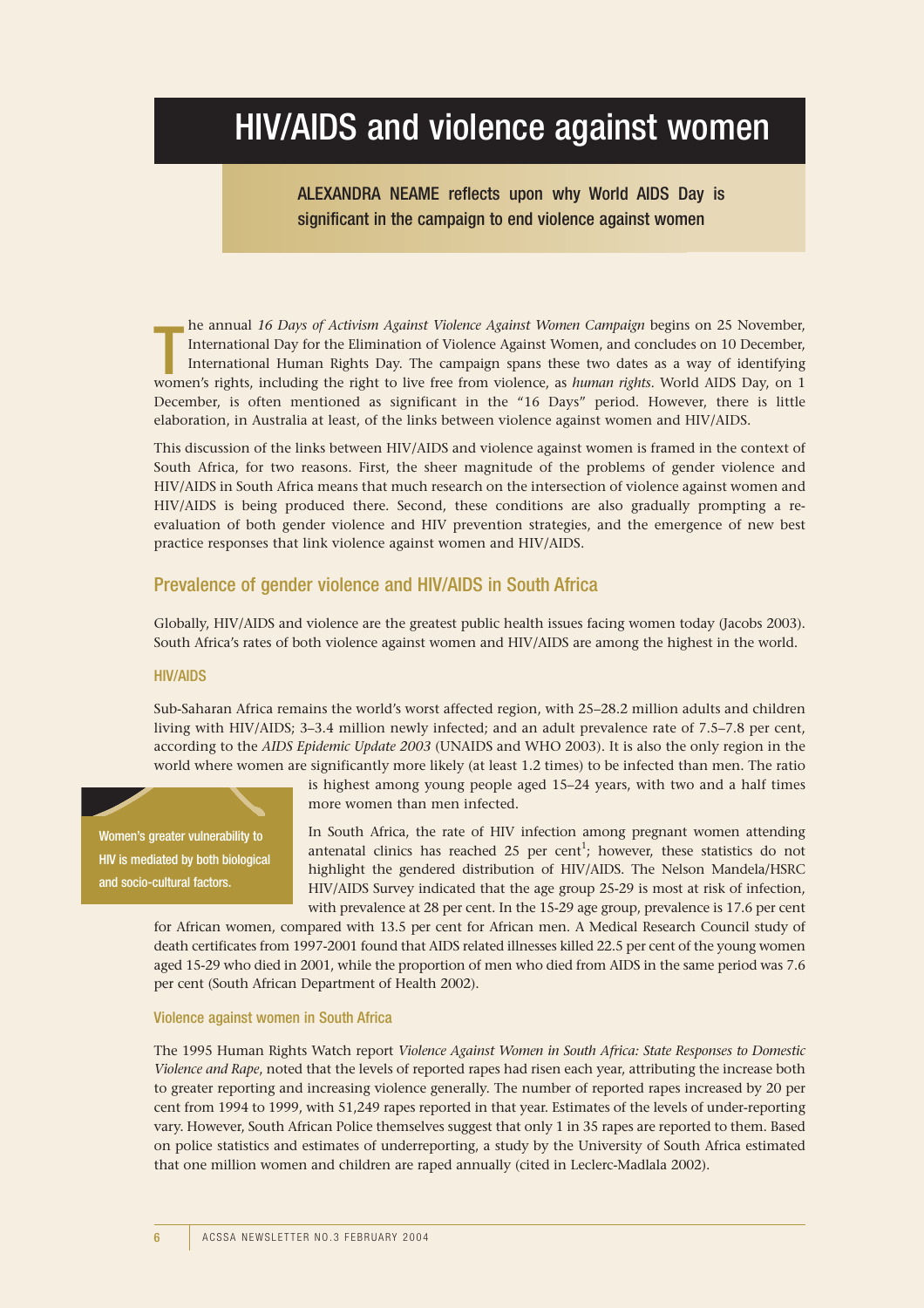Physical and sexual violence against women in intimate partnerships is believed to be endemic in South Africa. The most conservative prevalence estimates, from the 1998 South African Demographic and Health Survey (SADHS), found the incidence of abuse by a partner in the last year was highest at

7.9 per cent for those aged 20-24, and 7.3 per cent for 15-19 year olds (Department of Health 1998). Smaller, more targeted studies revealed especially alarming rates of sexual violence and/or coercion experienced by young women in relationships:

- The LoveLife survey found 39 per cent of 12-17 year olds reported having been forced to have sex, and 33 per cent indicated that they were afraid of saying no to sex (cited in Kistner 2003a: 9).
- Maforah et al. (cited in CHANGE 1999: 10) surveyed 191 teenage mothers at an antenatal clinic outside Cape Town. Of these mothers, 32 per cent reported that their first intercourse had been forced; 72 per cent reported having sex against their will at some point; and 11 per cent said they had been raped. In addition to this, 78 per cent claimed they would be



beaten if they refused sex; and 58 per cent said they had been beaten by their sexual partner ten or more times.

While both gender-violence and HIV/AIDS have been regarded as at epidemic proportions for some time, the idea that these two threats to women's health may be causally linked is more recent. The next section considers some of the explanatory frameworks now being used to describe the relationship between sexual violence and HIV/AIDS.

# HIV/AIDS and violence against women

Rather than understanding violence against women and HIV/AIDS as distinct social and medical problems, there is a consensus that "patterns of HIV transmission, incidence and prevalence are structured by gender and social inequalities, within which violence against women and girls is embedded" (Kistner 2003a: 11). The World Health Organisation's *Violence Against Women and HIV/AIDS: Setting the Research Agenda* (WHO 2000: 12), identified four linkages between violence and HIV:

- forced sex may directly increase women's risk for HIV, both as a result of physical trauma, and because condom use is unlikely in such contexts;
- violence within intimate partnerships limits women's ability to negotiate safe sexual practices within the relationship, and thus compromises HIV prevention efforts;
- childhood sexual abuse may lead to increased sexual risk taking as an adult; and
- HIV testing and disclosure of serostatus<sup>2</sup> may increase women's risk of experiencing violence.

### Rape and HIV/AIDS

Women's greater vulnerability to HIV infection is mediated by both biological and socio-cultural factors in South Africa. It is known that during heterosexual intercourse women are at greater risk of HIV transmission than men for physiological reasons (the vagina's greater mucosal surface can sustain more abrasions and this increases the likelihood of infection)<sup>3</sup>. Women are also more likely to have asymptomatic and untreated sexually transmitted infections, which dramatically increase the risk of HIV transmission (Weiss and Gupta 1998). Since sexual assault can involve more genital trauma than consensual sex, forced sex is seen as further increasing women's risk of contracting  $HIV<sup>4</sup>$ . In the South African context, high levels of HIV infection in the general population make it likely that many sexual assaults are committed by perpetrators who are HIV-positive.

There have been moves in South Africa to provide rape victims with free post-exposure prophylaxis (PEP), a course of antiretroviral drugs to prevent seroconversion and HIV infection (Kistner 2003b). However, there are a number of salient arguments about whether this is cost-effective or even ethical. The World Health Organisation demonstrates that, from a public health perspective, PEP following rape would prevent only a very small number of infections for a massive investment of resources (WHO 2000: 34-36)*.* Poor compliance has been noted for PEP in many studies, further decreasing the value of such an investment.

In terms of the ethics of administering PEP to rape victims, there is a small window of opportunity for PEP to be started after potential exposure (72 hours, at the outside). This means that only  $\blacktriangleright$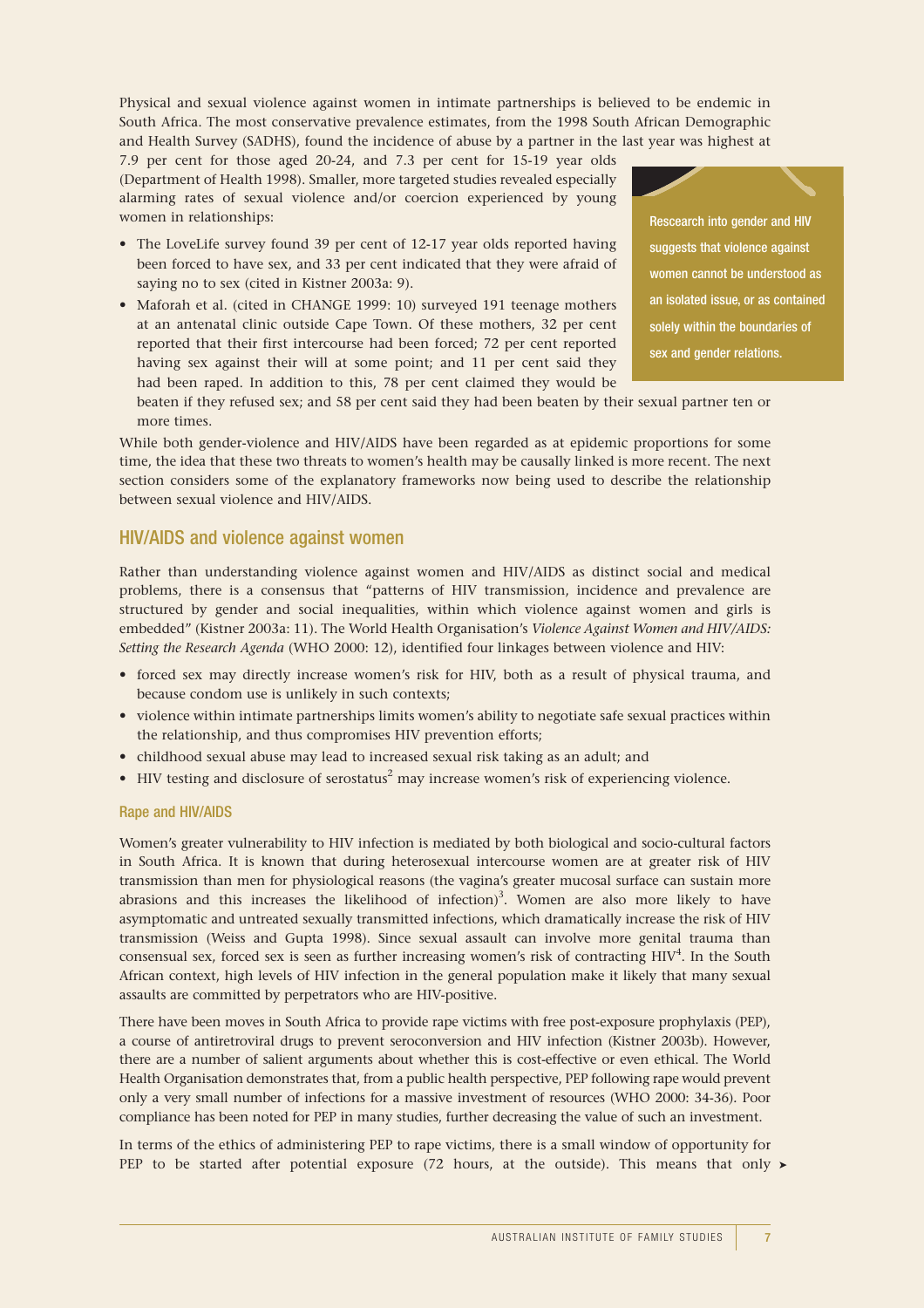victim/survivors reporting and seeking medical treatment immediately after the rape will receive treatment. It has been suggested that the trauma of HIV testing and the side effects of the drugs would compound the trauma already suffered by victims. Another problem with PEP from a victim/survivor perspective is that it reinforces the invidious distinction between women who are the victims of stranger rape, and those who experience ongoing sexual violence at the hands of an intimate partner.

Finally, state provision of antiretroviral drugs to a particular "class" of people (victims of sexual assault), when drugs are not usually obtainable, raises the question of equity. Is it is ethical to imply that rape victims "deserve" antiretroviral drugs more than people who have been infected through consensual sex, or vertical transmission? Given the stigma and prejudice attached to HIV/AIDS, any intervention that symbolically identifies certain people as deserving or undeserving of treatment, and therefore attaches ideas of innocence or guilt to different modes of transmission, is highly problematic.

### Violence and gender inequality in intimate partnerships

Sexual violence and coercion within intimate partnerships exacerbate women's biological vulnerability to HIV infection for the reasons outlined above. In addition, however, intimate partner violence and sexual abuse exist within broader patterns of gender inequality that undermine women's ability to

When gendered power dynamics are taken into account, the insensitivity of HIV prevention strategies to women's experience becomes apparent.

protect themselves from HIV. Two problems emphasised in the literature are sharply differentiated norms of masculinity and femininity, and an ensuing sexual double standard. Both these factors are evident to a greater or lesser degree in virtually any culture; however, they are having particularly disastrous consequences in the context of South Africa's HIV pandemic.

Kistner (2003a: 45) is one of many authors who emphasise the problematic nature of gender identity in South Africa. According to these authors, "masculinity" is constructed by many South Africans in terms of positively valued attributes such as commanding sex within a relationship, having uncontrollable sexual "needs", and controlling decisions about sex, sexual experimentation, and having multiple

partners. "Femininity", in contrast, is frequently described in terms of not having multiple partners, providing sexual pleasure to men, and taking responsibility for reproductive and sexual health issues.

Such a gender dichotomy leads to a sexual double standard that enshrines men's sexual access to women and sanctions male sexual experimentation and multiple partners, while closely regulating women's sexuality. Where men explicitly disassociate having multiple partners from promiscuity (a trait only associated with women), they may refuse to take responsibility for safe sex, and women may not be able to challenge this refusal. When these gendered power dynamics are taken into account, the insensitivity of HIV prevention strategies to women's experience of sexual relations becomes apparent. The classic HIV prevention strategy relies on implementing the "ABC" of sexual practices: *Abstain; Be monogamous; Condomise* (use condoms).

Advising abstinence as a means of HIV prevention assumes that women are always in control of when they have sex. Varga's (1997) study of sexual decision-making and negotiation among youth in KwaZulu-Natal challenged such an assumption. She found that although 55 per cent of the women reported having refused sexual advances from their current boyfriend, 71 per cent had "not been successful". Varga (1997: 56) states: "Refusal nearly always resulted in physical coercion, abuse or threats of rejection. Many female subjects chose not to refuse sex in order to avoid physical abuse and maintain the stability of the relationship."

Within an established sexual relationship, women's monogamy is of little value in terms of HIV prevention if they are unable to secure *men's* fidelity. In the study referred to above, Varga also describes the importance men place on being *isoka* (a man with many sexual partners), rather than *isishimane* (a man having only one or none). The young men in her study emphasised that *isoka* and promiscuity are completely unrelated: "Being *isoka* was considered a natural, laudable and traditional part of African manhood. In contrast, being promiscuous was seen as being distasteful and dirty… associated with women thought to have many sexual partners – such women being known as *izifebe*, whores" (Varga 1997: 56).

A study from Rwanda (Allen et al. 1991) of 1458 women aged 18-35, illustrates the danger women are exposed to when they assume that *their* fidelity protects them from HIV. Ninety per cent reported being monogamous, although only 34 per cent felt certain of their partner's fidelity. Twenty-four per cent of women who thought they were in mutually monogamous relationships were HIV positive. Two-thirds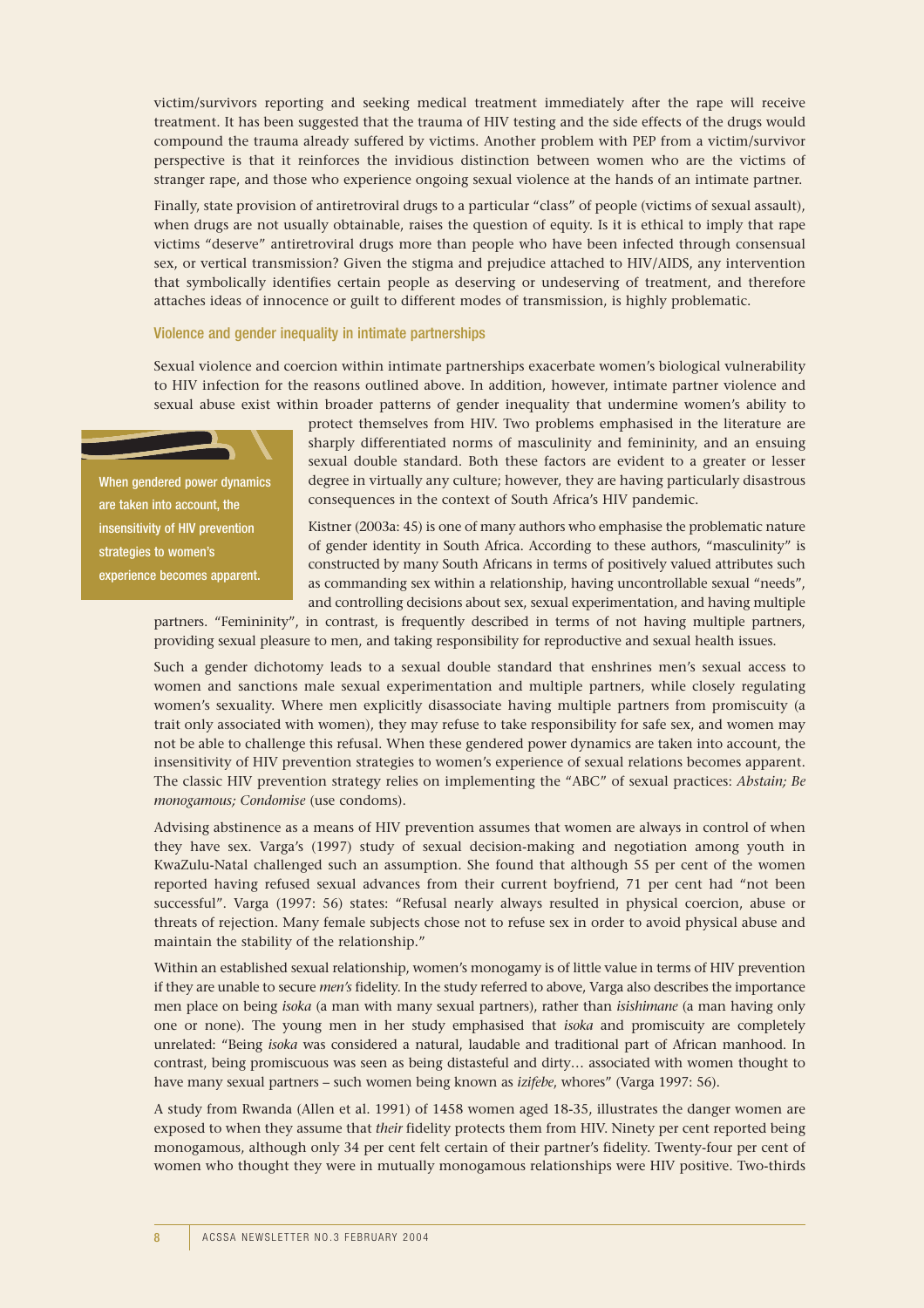of the women had had only one lifetime partner (their husband), yet 21 per cent of these were infected. As Heise and Elias (1995: 934) point out: "Many women feel incapable of challenging their husband's infidelity – to do so places their relationship, their economic security and their physical safety at risk."

Finally, women report significant difficulty in persuading their partner to accept condom use, as it is seen as a sign of distrust or infidelity (Selikow, et al. 2002; Fox 2003). AIDS workers report that men are more likely to use condoms with girlfriends or prostitutes than with wives or primary partners. Men's refusal to use condoms, and both men and women's association of condoms with distrust and infidelity and a subsequent unwillingness to suggest condom use, are significant barriers to HIV prevention in virtually every society (Weiss and Gupta 1998).

For this reason there has been a strong push to develop a topical microbicide – a substance that can be used in the vagina to reduce the transmission of HIV and other sexually transmitted infections (Gottemoeller 2000). This technology, unlike condoms, is within women's control, and would give women the ability to protect themselves from HIV without the consent, or even knowledge, of their partner. Heise and Elias (1995: 940) make a strong argument for the development of a microbicide to be seen as a question of gender equality: "Only women who confront centuries of social conditioning that grants sexual licence to men, are expected to protect themselves with a technology that is outside of their personal control."

### Childhood sexual abuse and high risk behaviour

The Research Agenda outlined by the World Health Organisation refers to studies indicating that women with a history of childhood sexual abuse initiate sexual behaviour earlier and engage in more risk taking behaviour. The World Health Organisation suggests that research should be undertaken to ascertain whether there is a direct association between childhood sexual assault and HIV, perhaps because "childhood sexual assault lower[s] self esteem, which then affects self-perceived ability to negotiate safe sex" (WHO 2000: 14).

Locating the source of high-risk sexual behaviour in childhood sexual abuse risks pathologising women and sexual assault victims; indeed, the World Health Organisation poses as a topic for future research: "Does childhood sexual abuse create expectations about partnerships that women fulfil in their choice of partners?" (WHO, 2000: 14).

While supporting victims of child sexual abuse is an end in itself, psychologising and internalising women's "choice" of high-risk sexual behaviour neglects the numerous (and arguably more important) reasons that underlie high-risk sexual activity. The link between child sexual abuse and adult high-risk behaviour is occasionally mentioned in the South African literature<sup>5</sup>. However, there is frequent reference to the risks involved in a broad range of sexual practices that can be grouped under the rubric

of *transaction or survival sex*, and there are compelling reasons for treating this group of practices as distinct from the long-term effects of child sexual abuse.

### Transaction or survival sex

There has been a rather naive tendency in HIV prevention theory to assume that people engage in sex, especially high-risk sex, in pursuit of pleasure. The childhood sexual abuse thesis positions high risk sex as a response to childhood trauma. Yet the implication for prevention strategies remains: high risk sex is an individual "choice", resulting from some form of *internal* prompt,

be it desire or trauma. From this perspective, avoiding high-risk sex is simply a matter of exercising selfcontrol on the basis of a rational calculation. For many of the world's women, however, engaging in high-risk sexual practices (like having more than one partner, exchanging sex for resources, or agreeing to particular types of sex to avoid abandonment) is more appropriately described as an economic survival strategy (Jacobs 2003).

Sexual relationships underwritten by economic necessity range from "sexual networking"<sup>6</sup> through to outright exploitation and abuse. At the more exploitative and abusive end of the spectrum, survival sex poses a range of HIV risks, in addition to that of multiple partners. Such relationships are characterised by a large age gap – a well-established HIV risk factor for young women (Kistner 2003a). They are also necessarily premised on an asymmetry of power, which constrains or nullifies the extent to which women can negotiate safe sex.

For many of the world's women, engaging in "high-risk" sexual practices is an economic survival strategy.

➤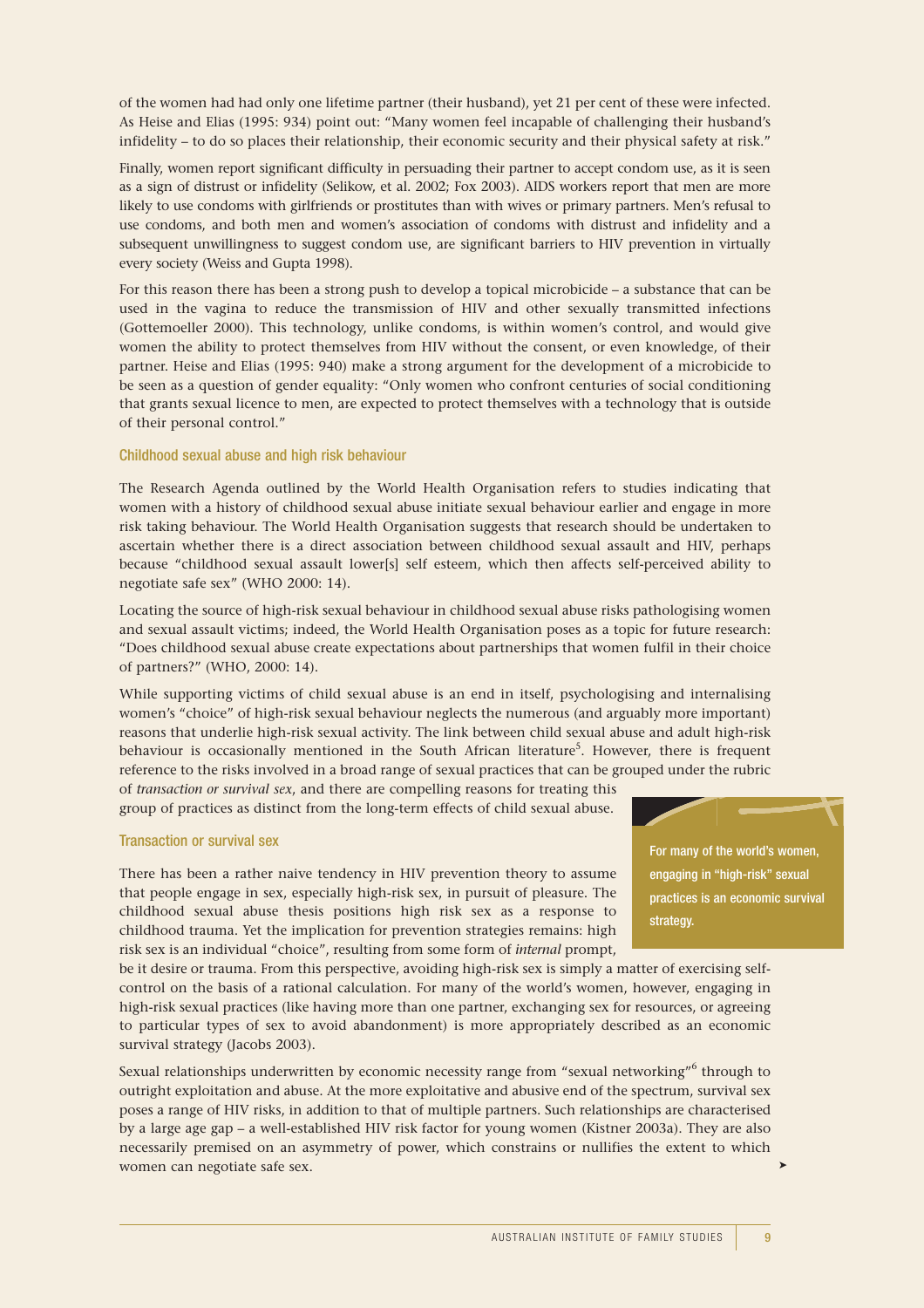A typical example of transactional/survival sex is the large number of secondary school girls in Africa who are exploited by older men to afford school fees and expenses (Human Rights Watch 2001). Recognising the external (economic and social) forces implicated in transactional/survival sex (in contrast to the individualist perspective of the childhood trauma/high risk behaviour model) has important implications for HIV prevention. As Heise and Elias (1995: 939) point out: "Subsidising the uniform and school fees of adolescent girls in Africa might actually do more to reduce HIV transmission – by eliminating the need for Sugar Daddies – than the most sophisticated 'peer education' campaign."

As South Africa moves from an HIV epidemic into an epidemic of AIDS-related morbidity and death, younger children (especially girls) are increasingly left to care for dying relatives, or heading households after the death of parents<sup>7</sup>. A lack of economic and social support will dramatically increase the pressures on such young women to engage in transaction or survival sex.

### Voluntary counselling and testing and disclosure of serostatus

As well as increasing women's risk of contracting HIV, violence against women has been identified as a consequence of HIV/AIDS. Women may avoid voluntary counselling and testing for fear of their partner's reaction, and those who do disclose their serostatus may be at increased risk of violence. A study of the links between HIV infection, disclosure and partner violence found that 82 per cent of women who tested negative said that their partners showed support and understanding, while only 49 per cent of those who tested positive received a similar response (Population Briefs Special Edition 2000). Fear of stigma, violence or abandonment may also prevent women from taking AZT<sup>8</sup> during pregnancy to avoid vertical transmission, and from formula feeding their babies.

There is debate about whether men's experience of a positive HIV test result leads to violence against women. A number of authors mention anecdotal reports of men "vowing to infect women, so as not to die alone" after testing positive (Kistner 2003a: 71; Leclerc-Madlala 1997; Vetten and Bhana 2001). There is also substantial (and emotionally charged) debate over whether the "virgin cleansing" myth (that sex with a virgin can cure HIV) is leading to an increase in the rape of young girls and even infants by HIV positive men.

### The "virgin cleansing" myth

There has been a great deal of media attention, both in South Africa and internationally, on a perceived increase in child rapes because of the belief that sex with a virgin can "cure" HIV/AIDS. Both the extent of belief in the myth, and whether child rape is increasing because of it, are strongly contested.

Rachael Jewkes, Director of Gender and Health Research at the Medical Research Council, has argued that child rapes had existed in South Africa long before the AIDS epidemic, and that the attribution of child rapes to the virgin cleansing myth protects men's interests because it "enable[s] public outrage to be channelled without challenge to male sexuality and the hallowed institution of the family within which much of the rape occurred" (cited in Muthien, 2003: 24). Jewkes dissociates child rapes from the

As South Africa moves from an HIV epidemic into an epidemic of AIDS-related morbidity and death, younger children (especially girls) are increasingly left to care for dying relatives, or heading households after the death of parents.

HIV epidemic, claiming, "The root of the child rape problem substantially lies at more mundane doors. It should be regarded as part of the spectrum of sexual violence against women and girls" (cited in Leclerc-Madlala 2002: 87).

While it is certainly impossible to dissociate child rapes from broader issues of sexual violence, some commentators have offered a gendered analysis of the "virgin cleansing myth" that links local ethnomedical knowledge about disease and treatment, women's oppression, and the impact of interventions following the HIV epidemic. Leclerc-Madlala (1996, 2002) highlights the stigmatisation of adult women's sexuality as dirty, and of sexually active women as the bearers and transmitters of disease (in the literal form of "dirt") to men. The "virgin cleansing myth" is arguably consistent with popular explanations of illness (as caused by "dirt" in the blood), and cure (a process for cleansing "dirt"). $9$ 

The belief that *women's* sexuality in particular is "dirty" is compounded by the primary targeting of women for HIV testing and education (broad-based HIV screening began in antenatal clinics) and by sexual health campaigns' focus on women's responsibility for sexual health and contraception. In education campaigns, HIV transmission was often represented as occurring unilaterally from women to men, while depicting women as complicit in their own infection (Muthien 2003).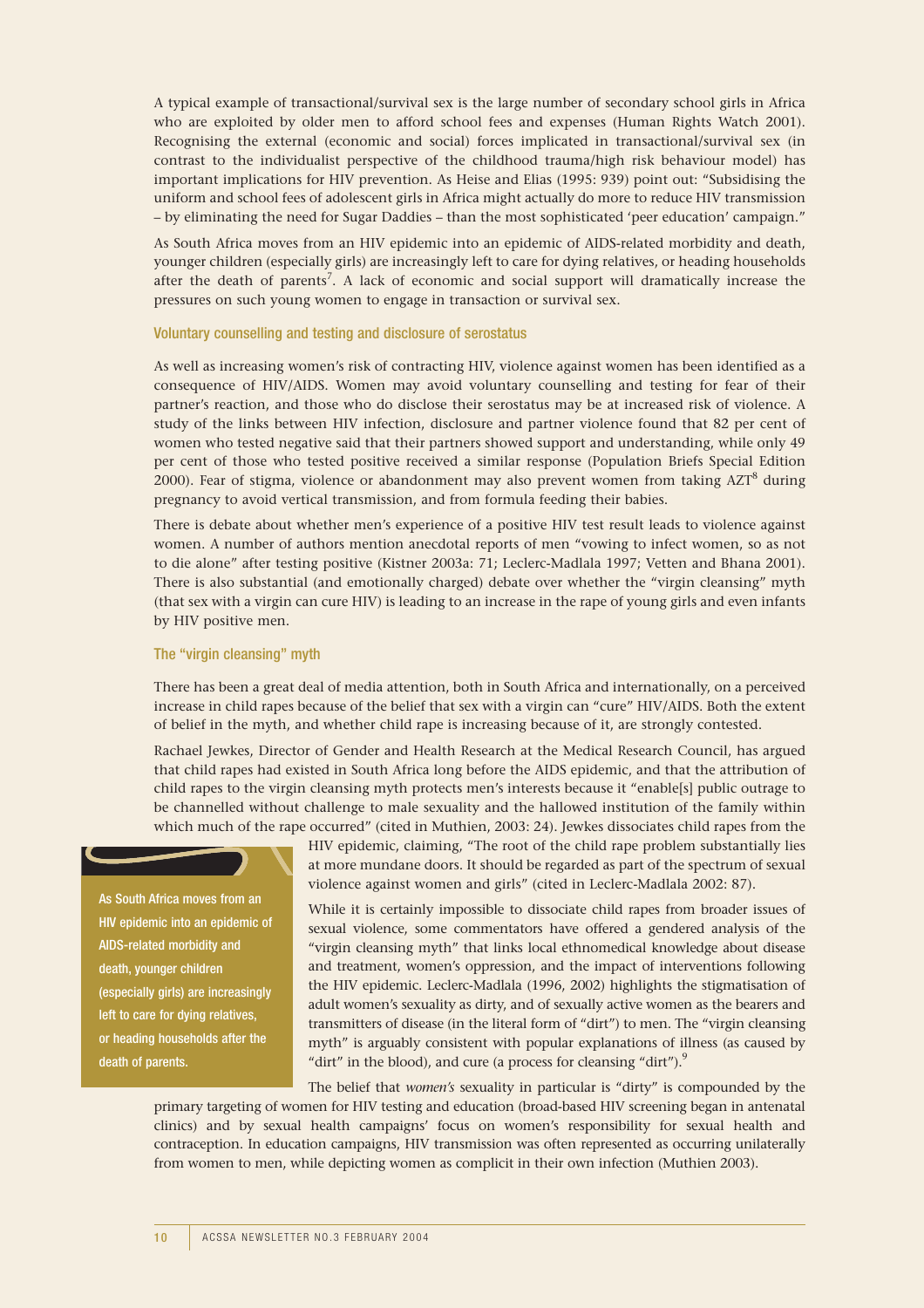Where sexually active women are seen as the bearers and transmitters of HIV, there is structural support for both the virgin cleansing myth, and also, as Kistner (2003a: 48) points out, a blurring between western public health categories of prevention and cure: younger girls are implicitly positioned, in the language of public health, as "low risk" sexual partners. Finally, Leclerc-Madlala (2002) questions whether the myth's durability would have been lessened had antiretroviral treatment, or even appropriate information and counselling, been available for those infected.

### Conclusion

Apart from the magnitude of the problems that violence against women and HIV/AIDS poses for women in Africa and many other parts of the world, one of the clearest implications of this area of study is that violence against women cannot be understood as an isolated issue, or as contained solely within the boundaries of sex and gender relations. Violence against women has an impact on, and is in turn affected by, economic relations, social and cultural schemas, and mechanisms of governance (medical practices, education programs and health intervention strategies).

This is a vital lesson to learn if violence against women is to be properly understood, and public health interventions designed and implemented in ways that attend to the impact that violence has on women's lives.

**Alexandra Neame** is a Research Officer with the Australian Centre for the Study of Sexual Assault at the Australian Institute of Family Studies.

### Endnotes

- 1. Obviously, HIV infection is not spread evenly across the country. KwaZulu-Natal is worst affected, with a rate of nearly 40 per cent, while the Western Cape has an adult prevalence one third of this.
- 2. Serostatus denotes the condition of having or not having detectable antibodies to a microbe in the blood as a result of infection. One may have either a positive (infected) or negative (not infected) serostatus.
- 3. It has been estimated that per-exposure transmission from man to woman is about 2.5 times more efficient than from woman to man (European Study Group on Heterosexual Transmission of HIV 1991).
- 4. While sexual assault is often described, from a forensic medical perspective, as resulting in little or no genital trauma, the level of trauma necessary to increase risk of HIV transmission is of a different scale.
- 5. For example, Fox (2003:16): "The experience of having been physically abused as a child, or having witnessed violence perpetrated by the father against the mother, may predispose the survivor to early sexual debut, multiple partnerships and other high risk activities . . . In order to address this, research and interventions would have to be designed to identify and target girls at an early age"; and Kistner (2003a: 70): "Children's responses to trauma . . . and to therapy would have to be documented, with a view to identifying recovery strategies that can prevent risk taking behaviour later in life."
- 6. "Sexual networking" is a phrase used by anthropologists and public health experts to describe patterns of multi-partnered sexual relationships.

While these relationships are not necessarily exploitative (and can and often do involve affection) they are primarily underwritten by women's economic need: "Women often have relationships with more than one man to gain access to resources – resources they do not command themselves because of entrenched gender discrimination in access to education, to credit and to the formal wage economy" (Heise and Elias 1995: 935). These researchers point out that women engaged in sexual networking strongly resist being identified as prostitutes, and further emphasise "the difficulty of applying western categories – 'prostitution', 'multiple partners', 'monogamous relationship' – to the reality of third-world women's lives. Such labels do not begin to capture the subtlety or fluidity of sexual networks under conditions of economic scarcity, nor do they acknowledge the degree to which economic vulnerability shapes the sexual decision-making of third world women" (1995: 936).

- 7. A phenomenon widely described in the "burden of care" literature (Machipisa 2001).
- 8. AZT (azidothymidine, marketed under the names Zidovudine or Retrovir) is a nucleoside reverse transcriptase inhibitor that has been routinely given to pregnant HIV-positive women following a 1994 study (ACTG 076) that claimed efficacy in reducing the transmission from mother to child.
- 9. The demonisation of women's sexuality has been a frequently recurring theme across many times and places, and has been linked with "virgin cures" for venereal disease in Europe in the 19th century. Smith (1979:303) describes a 1884 court case in which a man accused of raping a young girl defended himself on the basis that he did not mean to harm her, only to cure his "bad syphilis ulcers". ►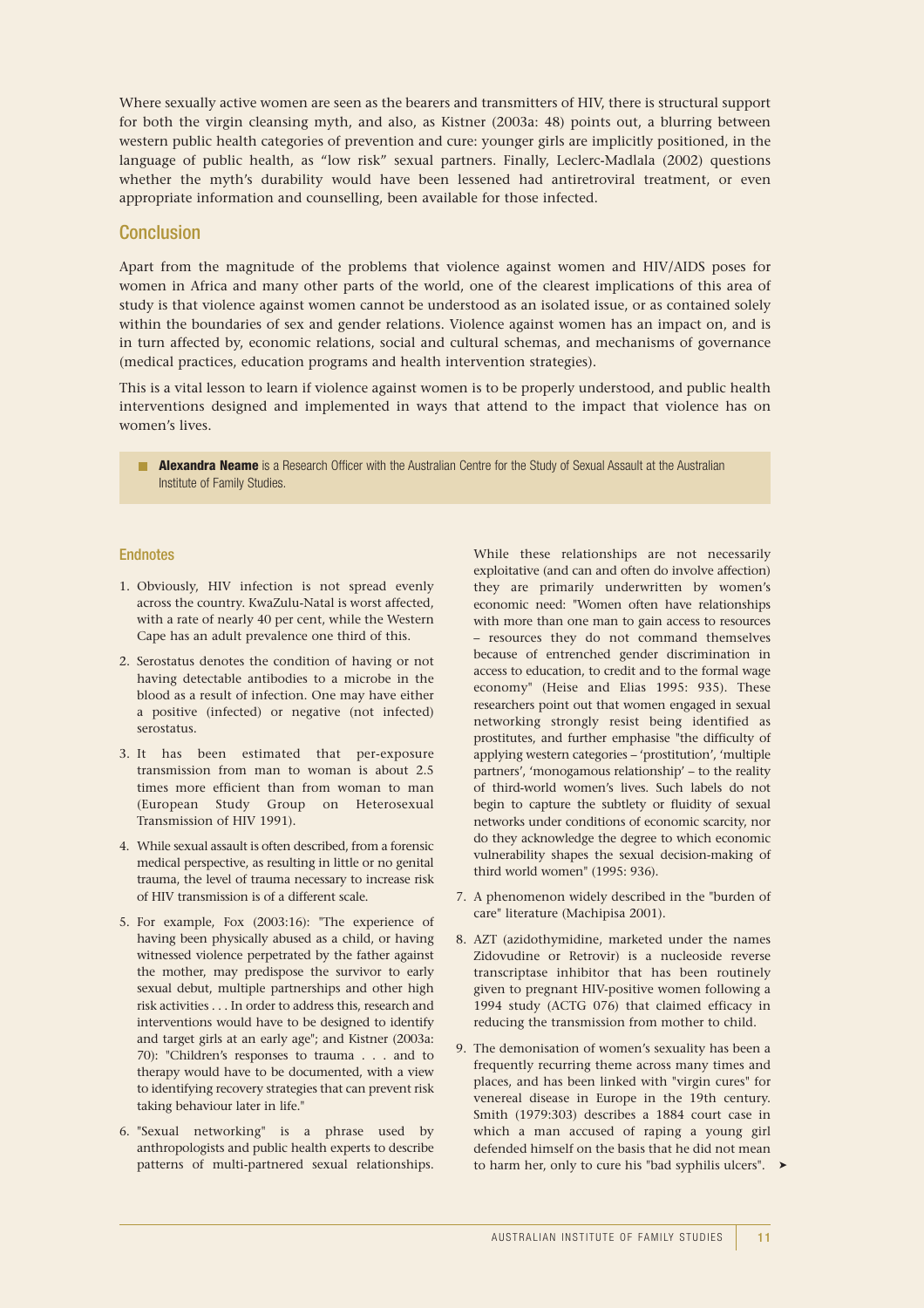#### References

Allen, S., Lindan, C., Serufilira, A., Van de Perre, P., Rundle, A., Nsengumuremyi, F., Carael, M., Schwalbe, J. & Hulley, S. (1991), "Human immunodeficiency virus infection in urban Rwanda: Demographic and behavioural correlates in a representative sample of childbearing women", *Journal of the American Medical Association*, vol. 266, pp. 1657- 1663.

Department of Health (1998), *South Africa Demographic and Health Survey*, Department of Health, Pretoria.

European Study Group on Heterosexual Transmission of HIV (1991), "Comparison of female to male and male to female transmission of HIV in 563 stable couples", *British Medical Journal*, vol. 304, no. 809.

Fox, S. (2003), *Gender-Based Violence and HIV/AIDS in South Africa: Organisational Responses*, Centre for AIDS Development, Research and Evaluation (CADRE), Johannesburg, South Africa, available at: http://www. cadre.org.za/publications.html

Gottemoeller, M. (2000), "Empowering women to prevent HIV: The microbicide advocacy agenda", *Agenda 44: AIDS: Global Concerns for Women,* available at: http://www.agenda.org.za

Heise, L. & Elias, C. (1995), "Transforming AIDS prevention to meet women's needs: A focus on developing countries", *Social Science and Medicine*, vol. 40, no. 7, p. 931.

Human Rights Watch (2001), *Scared at School: Sexual Violence Against Girls in South African Schools*, available at: http://www.hrw.org/reports/2001/safrica/

Jacobs, T. (2003), *Domestic Violence and HIV/AIDS: An Area for Urgent Intervention*, Institute of Criminology, University of Cape Town, South Africa.

Kistner, U. (2003a), *Gender-Based Violence and HIV/AIDS in South Africa: A Literature Review*, Centre for AIDS Development, Research and Evaluation (CADRE), Johannesburg, South Africa, available at: http://www.cadre.org.za/publications.html

Kistner, U. (2003b), *Rape and Post-Exposure Prophylaxis in South Africa: A Review*, Centre for AIDS Development, Research and Evaluation, Johannesburg, South Africa, available at: http://www.cadre.org.za/publications.html

Leclerc-Madlala, S. (1996), "Crime in an epidemic: The case of rape and AIDS", *Acta Criminologica*, vol. 9, no. 2, pp. 31-38.

Leclerc-Madlala, S. (1997), "Infect one, infect all: Zulu youth responses to the AIDS epidemic in South Africa", *Medical Anthropology*, vol. 17, pp. 363-380.

Leclerc-Madlala, S. (2002), "On the virgin cleansing myth: Gendered bodies, AIDS and ethnomedicine", *African Journal of AIDS Research*, vol. 1, pp. 87-95.

Machipisa, L. (2001), "Women and girls bear the burden in Zimbabwe", *Choices*, United Nations Development Program, available at: http://www.undp. org/dpa/choices/2001/december/index.html

Muthien, B. (2003), "Strategic interventions: Intersections between gender-based violence and HIV/AIDS", Gender Project, Community Law Centre, University of the Western Cape, report supplied by the author.

Population Briefs Special Edition (2000), *Women's Health: Investigating Links between HIV and Partner Violence*, available at: http://www.popcouncil.org/ publications/popbriefs/pbse\_3.html

Selikow, T., Zulu, B., Cedras, E. (2002), "The Ingagara, the regte and the cherry: HIV/AIDS and youth culture in contemporary urban townships', *Agenda*, vol. 53, pp. 22-32.

Smith, B. (1979), *The People's Health 1830-1910*, Holmes & Meier Publishers, New York.

South African Department of Health (2002), *Annual Survey of HIV/AIDS Among Antenatal Clinic Attendees for the Year 2001.*

UNAIDS & WHO (2003), *AIDS epidemic update December 2003*, available at: http://www.unaids.org/

Vetter, L. & Bhana, K. (2001), "Violence, vengeance and gender", CSVR/POWA, available at: http://www. powa.co.za/Display.asp?ID=21

Varga, C. (1997), "Sexual decision-making and negotiation in the midst of AIDS: Youth in KwaZulu-Natal, South Africa", *Health Transition Review* (supplement 3 to vol. 7), pp.45-67.

Weiss, E. & Gupta, G. R. (1998), *Bridging the Gap: Addressing Gender and Sexuality in HIV Prevention*, International Centre for Research on Women, Washington.

WHO (2000), *Violence Against Women and HIV/AIDS: Setting the Research Agenda*, Meeting Report, 23-25 October 2000, Gender and Women's World Health Organisation, Geneva.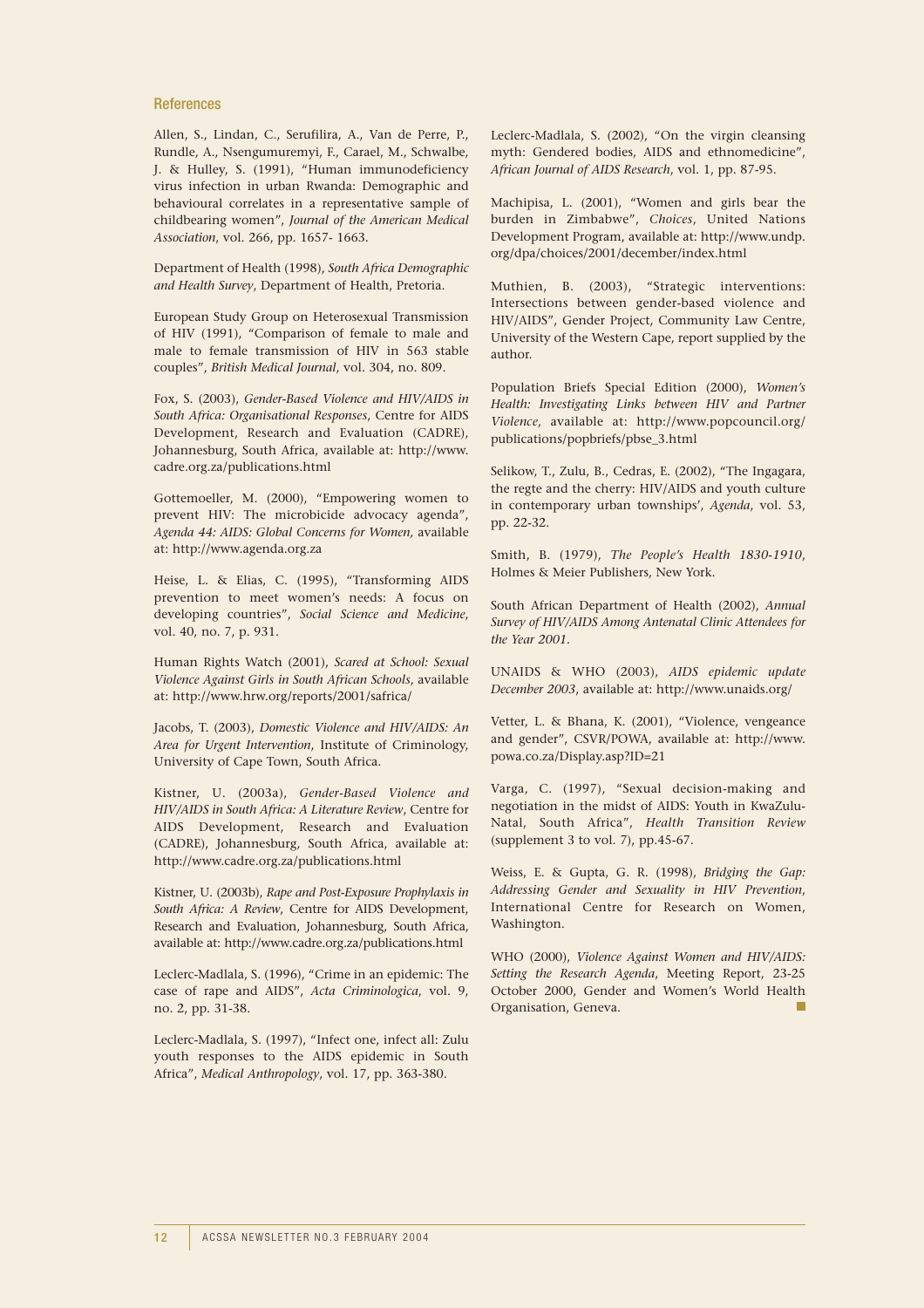# Sexual assault service delivery in Tasmania

Each issue of *ACSSA Aware* includes a profile that offers a perspective on current issues in sexual assault service delivery. In this edition, ACSSA speaks to North Western Centre Against Sexual Assault, in Tasmania.

### ACSSA: Please briefly describe the origins of the service.

**North Western:** The *North Western Centre Against Sexual Assault* was established in Tasmania in October 1992 as a result of the hard work of a group of people committed to the establishment of sexual assault crisis and support service in the region. Research was carried out and focused on the needs of women. Initially it was set up as a service for women, by women, using the findings and recommendations of the North Western Women's Research Project.

### ACSSA: What is the philosophy or framework underpinning the service model used?

**NW:** The philosophy behind our service delivery is feminist and our work is based on the Narrative principles of counselling. Our practise is client driven and focuses on the issues they identify. We work from the perspective that "the problem is the problem" and separate from the individual. Our work focuses on each life being made up of a series of stories and that it is possible to change future stories. The past does not represent a lifetime script.

Our client base is made up of men, women and children who have been affected by sexual assault; they can be survivors or survivor supporters, and include professionals who approach us for information, consultations and debriefing.

### ACSSA: How many workers provide services at NW?

**NW:** Our team is made up of an Administrative Officer, a Service Development Officer, Counsellors, all part-time, and a Manager who is also a counsellor.

### ACSSA: What are the main functions of the service?

**NW:** Crisis support and counselling are our two main functions. The services we provide are both inhouse and outreach. Community education and group work, both supportive and therapeutic, are additional services that we provide. We also provide systems advocacy, which includes assisting individuals through legal processes such as making statements, attending court, communicating with the Department of Public Prosecutions, and accessing other support services for needs we are unable to meet. We also provide information packages to other professionals.

### ACSSA: Is the service able to offer 24 hour response?

**NW:** The after-hours service is crisis only. Non-crisis callers are able to leave a message to which we respond in office hours. Our counsellors are rostered on call at weekends and the Manager is contactable by police and hospitals through the week.

### ACSSA: Is there much community knowledge about the service? What about community support?

**NW:** The nature of the service has brought about the decision to not draw attention to who individual workers are and the location of the service. This is to protect the safety of both the clients and workers and client confidentiality. It means that awareness campaigns, although highlighting sexual assault issues, do not necessarily give our service the exposure ideally required in the local community.

➤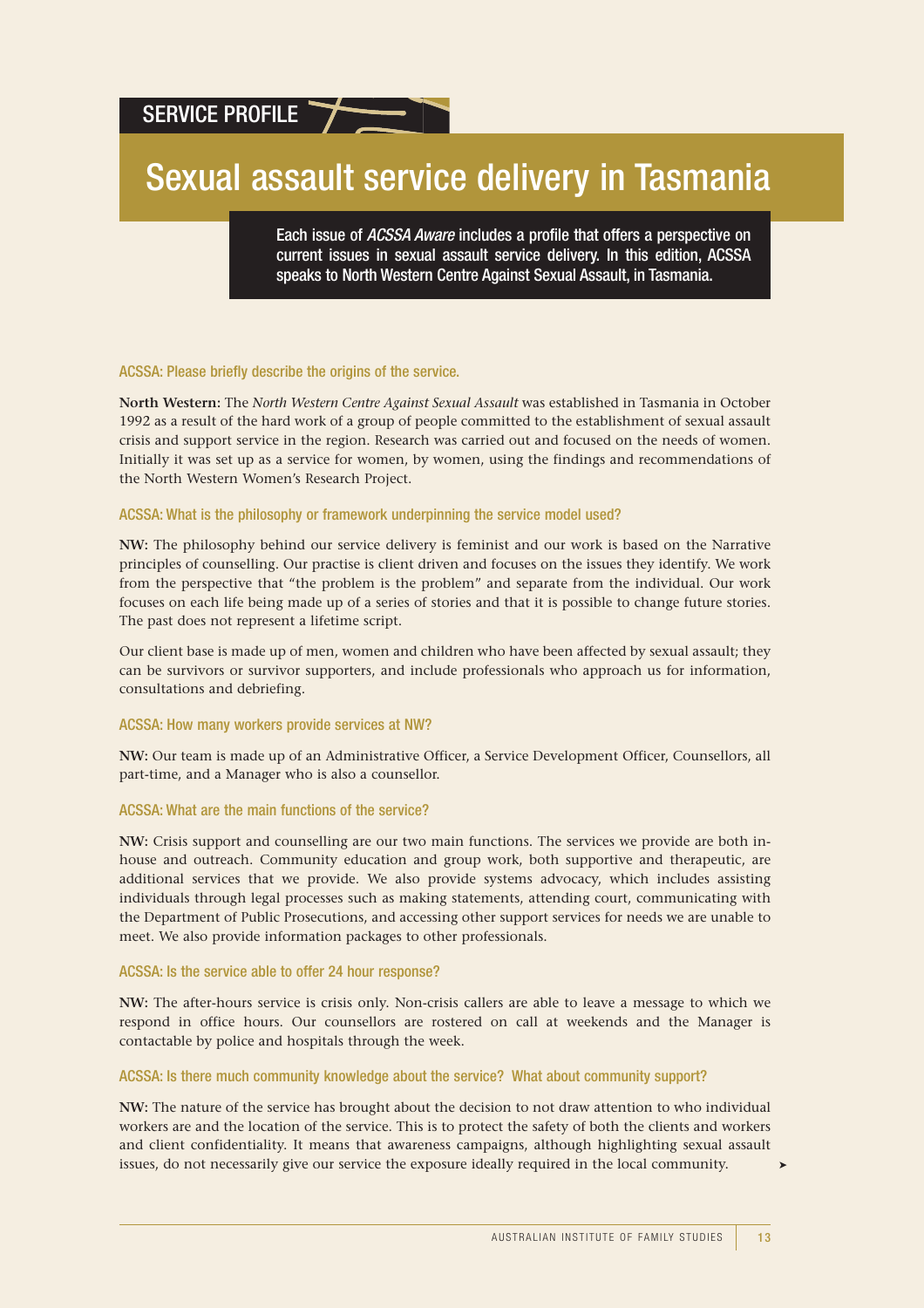A state-wide initiative to raise awareness of individual Sexual Assault Support Services (SASS) is currently underway which will involve stickers with a map of Tasmania and the North, South and North West service contact telephone numbers. The sticker will be distributed throughout each region and will initially target the back of public toilet doors as well as pubs, clubs and other entertainment venues. Another New Year campaign will centre on drink spiking and it is hoped it will encourage support from the local hotel industry. However, these will not openly identify our service.

### ACSSA: What are the main challenges you face in providing the service?

**NW:** One of the big challenges for us is negotiating our relationship with Department of Public Prosecutions (DPP). While the communication is generally good and relationships stable, processes let us down in terms of supporting our clients through the system. Clients receive the information about hearings and trials only one or two days before the proceedings are listed to go ahead. No information is passed on to our service from the Department. This makes it very difficult to help clients prepare for court and to manage diaries due to the late hour information is received.

The second big challenge is working with police. In regard to police officers this is on an individual basis. The difficulty is that police do not always refer on when complaints are made, and often do not offer our support to a complainant in regard to forensic testing.

On the other side of the coin, geographical isolation can often be an issue in regard to forensic testing. The availability of doctors and the remote nature of some of the communities our service covers can mean that the process from the time a complainant first approaches the police to the time of completion can take more than twelve hours. This process can include many hours travel between police stations and hospital for all involved. One of our clients had an experience that involved eight hours of travel. Others have travelled further.

Another challenge is related to the same isolation factors that affect forensic testing. We have several isolated communities within the area our service covers. These communities are not all in the one general direction; they spread out in a circular formation from our office location with one location requiring access by air. This puts enormous strain on both financial and human resources.

### ACSSA: Are there any strategies you employ in dealing with these challenges that might be of use to other services similarly situated?

**NW:** In dealing with the issue of the DPP we work hard at building relationships that keep the information flow happening. Protocols have been developed but need more work to be effective.

In regard to addressing forensic issues, a working party has been established that includes key stakeholders from across the state. This group is looking at practices both at a state-wide level and in terms of the particular considerations that effect individual areas. It has been very useful in terms of learning legalities, highlighting inconsistencies, and looking at strategies.

In the issue of working with the police, we are working at developing relationships with both the Inspectors and the CIB Officers of regional stations and running training and information sessions with the uniformed officers. The relationships we are developing are via phone – ringing on behalf of a client to check on an investigation, making appointments for clients to make statements, and making sure that our practises will not compromise the legal process insofar as the complainant is concerned. It is also important for police to be aware of where our boundaries lie, in terms of where we can be of assistance, but also ensure other irrelevant and confidential information is kept private to the counselling relationship. We have found that these strategies not only build rapport, they also help to break down the misunderstandings about victims of sexual assault and clarify the way we operate.

The issue of our isolation also requires we take a very creative approach to our service delivery. We work in with other services to share the burden of travel and maximise the client contact time when we travel to isolated areas.

### ACSSA: What would you like to be able to do more of?

**NW:** We would like to be more proactive in the prevention of sexual assault and include more community education. We would like to focus more on "not being a perpetrator". It seems that the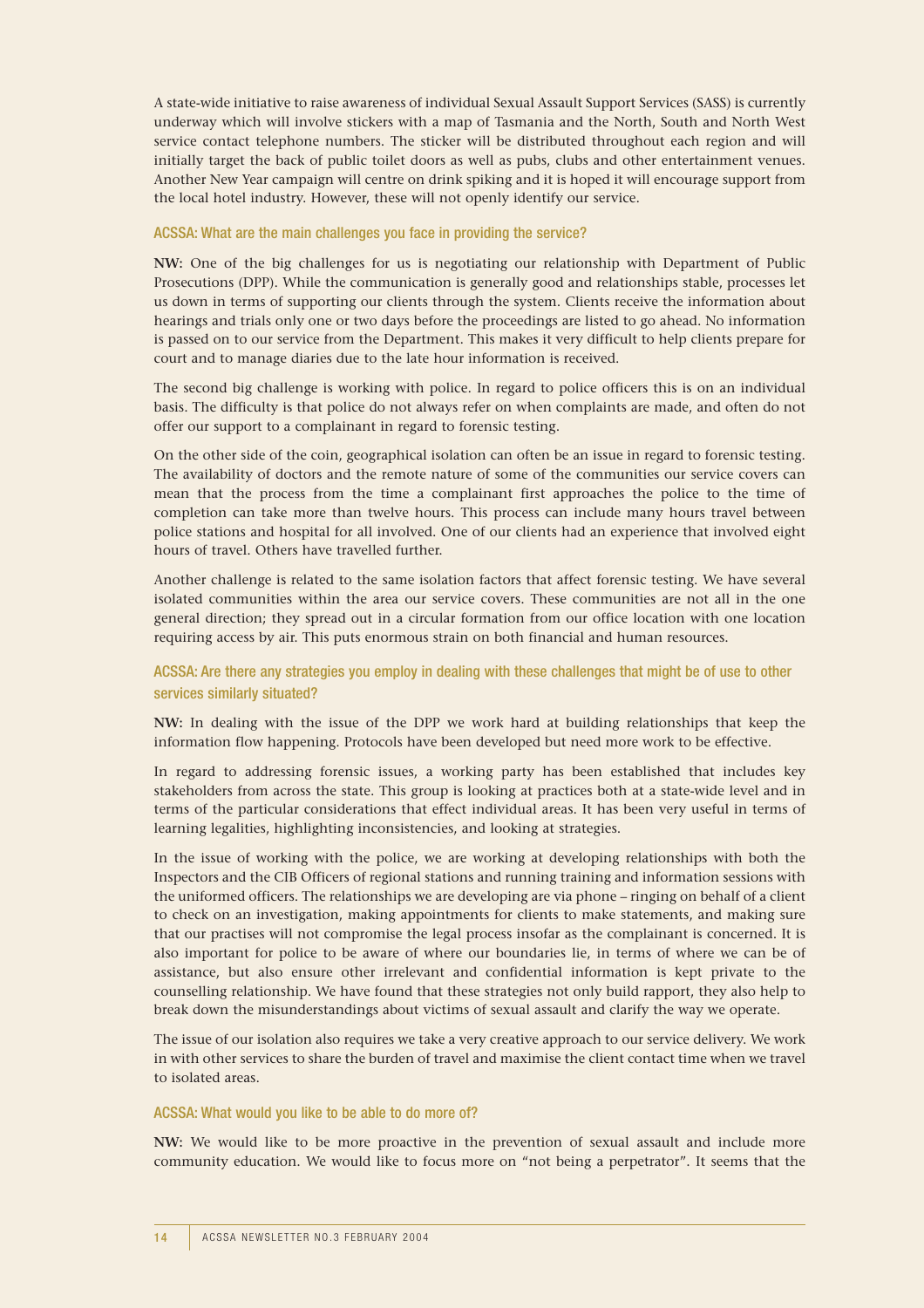focus of education is mostly on "not being a victim" – perpetuating victim blaming, rather than on controlling the offending behaviour.

We would also like to take a more politically active role. We feel that a lot of the issues of which we are aware and have knowledge are taking too long to come into the limelight.

#### ACSSA: What would assist you in running or developing the service?

**NW:** An acknowledgement of our existence and the work that we do by the appropriate government departments would be useful in this climate of unrest with increased awareness of the prevalence of sexual assault within our communities. Our existence is known and acknowledged but individual agendas and biases create an environment where Sexual Assault Support Services in Tasmania are constantly having to justify their existence and prove themselves in order to prevent resources being taken away from the services we offer.

ACSSA is grateful to the staff of North Western for taking the time to answer our questions about the service.

North Western Centre Against Sexual Assault, Tasmania Contact North Western on 03 6431 9711

# GOOD PRACTICE PROFILE

The Australian Centre for the Study of Sexual Assault is developing a national collection of Good Practice Programs and Responses for Sexual Assault. This collection, which will be accessible from the ACSSA website, will provide an important resource for informing the work of service providers and policy makers in developing or refining models for responding to sexual assault.

### The Older Woman Project, CASA House, Victoria

An example of good practice recently added to the collection is the development of a resource manual by CASA House, *Working with Older Women: Resources and Standards for Responding to Current or Past Violence*.

The objectives of this project were to review sexual assault and domestic violence services available to older women, establish standards of practice for these services based on the findings of the review, and ensure there are ongoing educative programs aimed at a broad range of service providers about the support needs of older women experiencing or surviving violence. The resulting manual is designed to increase older women's access to support services through providing standards of practice for people working with older women victim/survivors.

"Good practice" aspects of the project included: taking account of contemporary research and practice developments in the sexual assault and domestic violence fields; adhering to the principle of diversity in that women born before 1950 constitute a distinct cultural group susceptible to discrimination through ageism in service delivery; and contributing to an improvement in the system's responses to sexual assault through the creation of standards of practice for working with older women.

### Submissions invited

ACSSA invites submissions of examples of Good Practice Programs and Responses for Sexual Assault from service providers, policy and program developers, educators and trainers, researchers and others working to address sexual violence. These can be programs, approaches or initiatives currently or recently conducted.

> For more information, or to contribute a program by completing the short online questionnaire, go to www.aifs.gov.au/acssa/gpdb/goodpractice.html or phone the Australian Centre for the Study of Sexual Assault on (03) 9214 7888.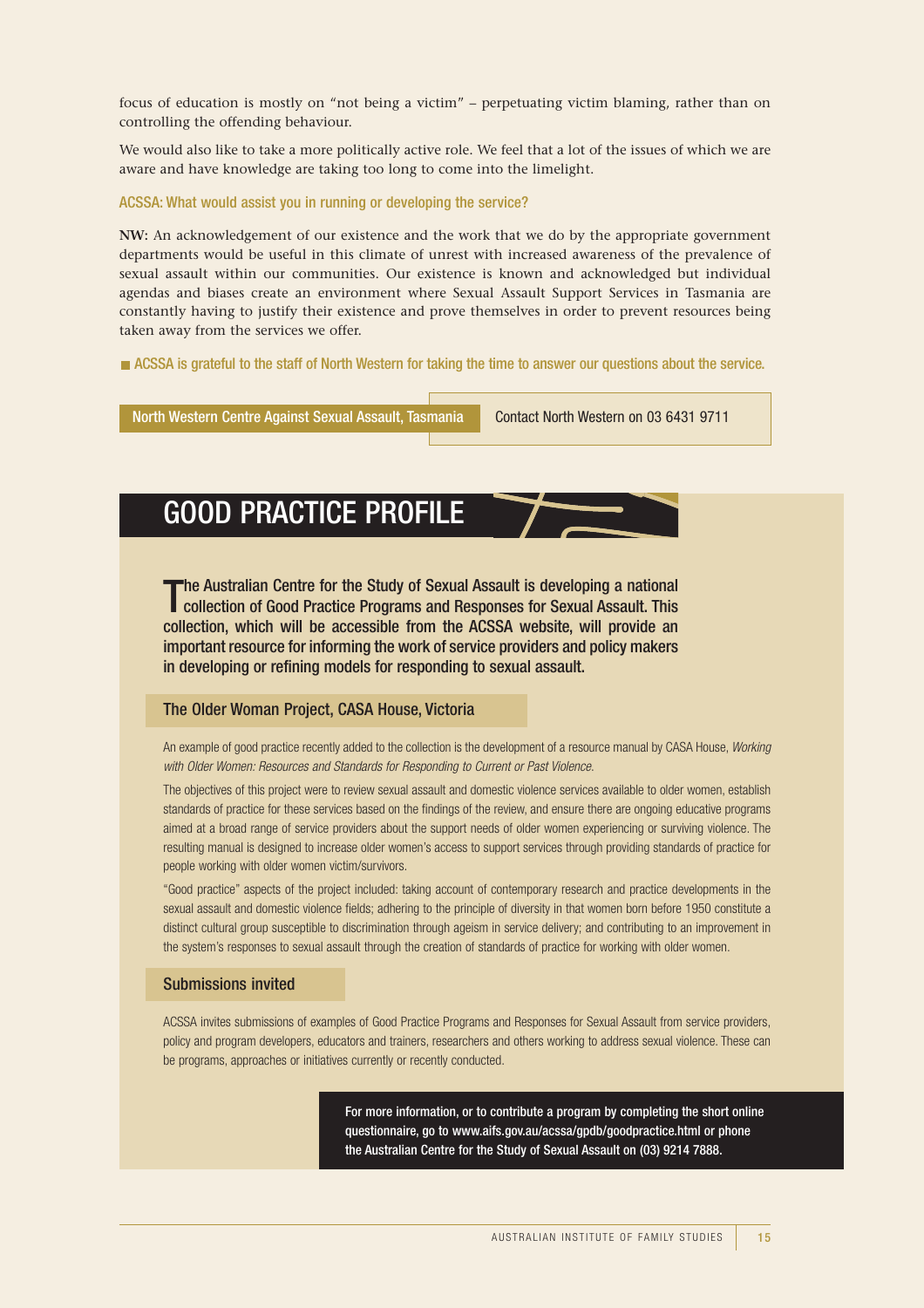*The Victorian Centres Against Sexual Assault (CASA Forum) and Domestic Violence Victoria (DV Vic)* 

*present the*

# HOME TRUTHS CONFERENCE

# **Stop sexual assault & domestic violence** *a* national challenge . . . 15-17 September 2004

Southgate, Melbourne

*The Home Truths Conference* will provide a dynamic national forum for service providers, policy makers, academics and victim/survivors to discuss, debate and highlight practice and policy issues relating to sexual assault, and domestic and family violence.

The *Home Truths Conference* aims to

- *foster* a vision for the year 2014 of the optimum service response for victim/survivors of sexual assault and domestic violence
- *create* partnerships between sexual assault and domestic violence sectors at both a practice and policy level in the local and national arenas
- *highlight* examples of best practice with respect to involving victim/survivors of sexual assault and/or domestic violence in service and policy development
- *• weave* the voices of victim/survivors through practice and policy discussions
- *• showcase* the aims, achievements and key findings of the *National Initiative to Combat Sexual Assault*
- *• contribute* to the ongoing feminist debates on sexual assault and domestic and family violence

The chief sponsor of the *Home Truths Conference* is the Australian Government Office of the Status of Women. Supporting sponsors are the Victorian Department of Human Services, and the Victorian Health Promotion Foundation.

The Australian Centre for the Study of Sexual Assault is represented on the *Home Truths Conference* Planning Committee, and its ACSSA website will broadcast the call for abstracts and provide regular conference updates on the program, accommodation, the dinner and other events.

**www.aifs.gov.au/acssa/conferences**

**The call for papers will be available on ACSSA online by the end of February 2004**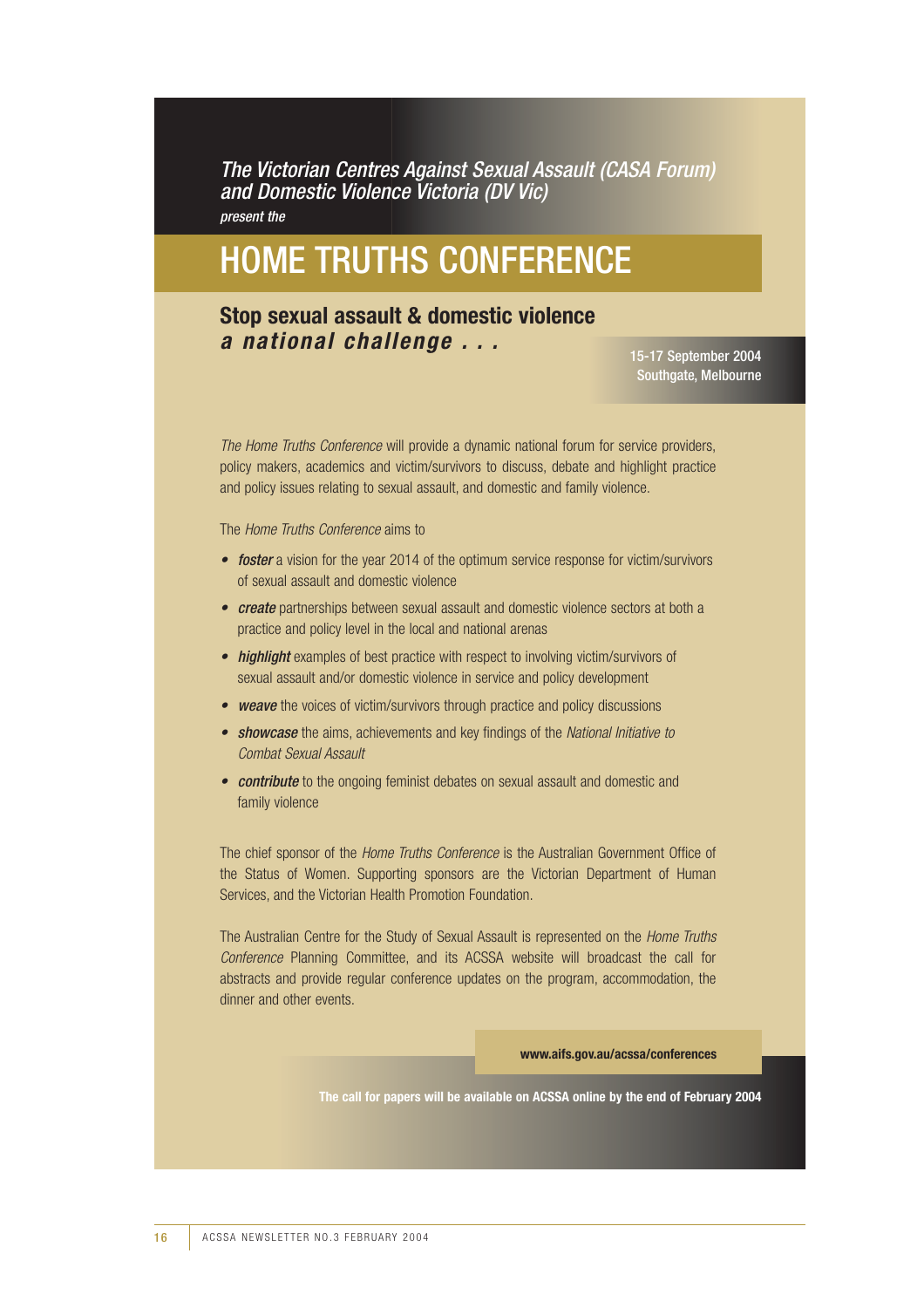# **CONFERENCES**

The following conference listings are taken from the website of the Australian Centre for the Study of Sexual Assault

International Conference on Domestic Violence, Sexual Assault and Stalking

7–9 April 2004 San Diego, California, USA

This Fourth International Conference is aimed at professionals from victim services, the justice system, medical services and education. Topics will include: sexual assault investigation and prosecution; barriers to criminal justice responses to domestic and sexual violence; teen dating violence and sexual assault; developing effective health promotion media; drug facilitated sexual assault; and sex offenders and risk assessment.

*Further information* is available from the Sexual Assault Training and Investigations website: www.mysati.com/2004\_ agenda.htm

### Sexual Abuse and Sexual Offending: The Whole Picture

### 14–17 April 2004 Auckland, New Zealand

The Third Biennial Conference of the Australian and New Zealand Association for the Treatment of Sexual Abusers is an educational symposium to promote understanding and collaboration in the successful treatment and prevention of sexual abuse, bringing together both offender and survivor perspectives. Major themes of the conference are: prevention; offenders; survivors; treatment programmes; alternative and restorative justice; and psychiatric/mental health responses.

*Further information* is available from the Australian and New Zealand Association for the Treatment of Sexual Abusers website: www.anzatsa.org

For a full list of conferences, seminars and events visit the Conferences page on the ACSSA website: www.aifs.gov.au/acssa/conferences.html

### Annual Conference of the Australian and New Zealand Association of Psychiatry, Psychology and Law

15–18 July 2004 Port Douglas, Queensland

The theme of this 24th Annual Conference is "Walking an ethical tightrope: Issues surrounding indefinite and preventive detention". The conference will bring together professionals from the areas of mental health, risk prediction, law and ethics. Topics will include: indefinite and preventive detention of sex offenders and those deemed to be seriously personality disordered or dangerous; relationship between preventive detention and treatment; mental health of indigenous people involved in the criminal justice system; and managing recidivism for serious violent and serious sexual offending.

*Further information* is available from the ANZAPPL Congress Organiser,phone (03) 9509 7121 or email info@conorg. com.au

Towards a Safer Society: Understanding and Tackling Violence

31 August – 3 September 2004 Edinburgh, Scotland

This Second International Conference is designed to promote a dialogue amongst professionals with a concern about violent offenders. It will be of interest to mental health care professionals, social workers, lawyers, prison service professionals, policy makers and researchers. Major themes of the conference include: origins of violent behaviour; assessment of violence risk; management of violent offenders in the community; family violence and stalking; legal and ethical issues; youth violence; alcohol and crime; and spousal violence.

*Further information* is available from the Towards a Safer Society website: safersociety.gcal.ac.uk/

# *Seminar with*  Professor Mary P. Koss

### **Hosted by the Education Centre Against Violence**

- *When* Wednesday 28 April 2004
- *Where* Westmead Hospital, Sydney
- *Key topics* Overview of current research on reactions to adult sexual assault
	- Prevention initiatives and sexual violence as a public health issue
	- Critical issues in implementing a restorative justice model for adult sexual assault

Dr Koss is Professor of Public Health, Psychiatry and Psychology at the Mel and Enid Zuckerman Arizona College of Public Health, University of Arizona. She is renowned for her substantial research and numerous publications that include works on adolescent date rape, effects of sexual violence, and restorative justice. She has served on expert panels for the New York Academy of Sciences and National Academy of Science. In recognition of her contributions, the American Psychological Association honoured her with its 2000 Award for Distinguished Contributions to Research and Public Policy, and the Committee on Women in Psychology selected her to receive its 2003 Leadership Award.

Mary Koss's current work involves implementing a restorative justice program for selected sexual offences, studies of alcohol and violence among American Indian tribes, and behavioural HIV/AIDS prevention in South Africa.

Registration with the Education Centre Against Violence closes on 31 March 2004. Phone (02) 9840 3737. Email ecav@wsahs.nsw.gov.au. Website www.ecav.health.nsw.gov.au/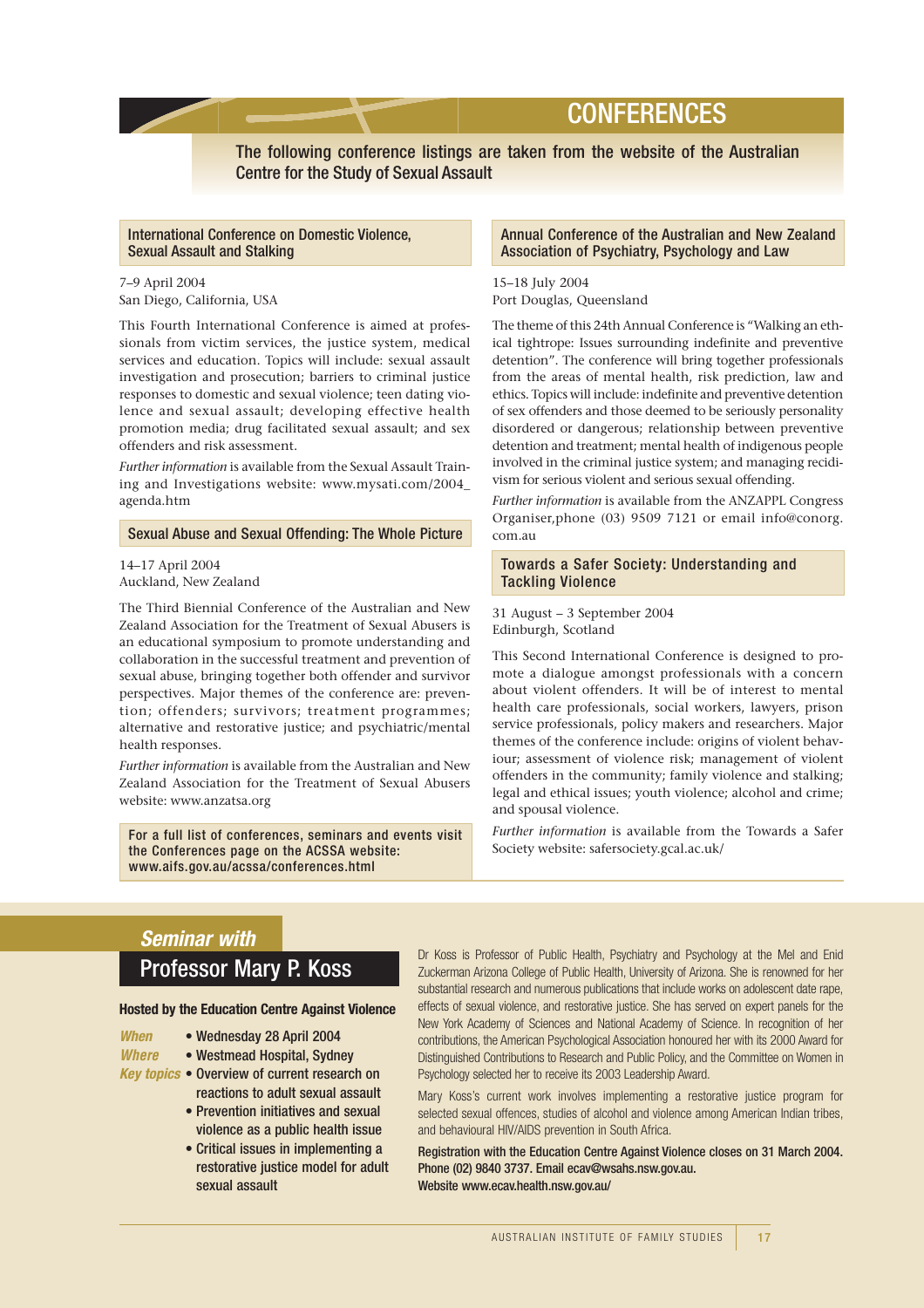# LITERATURE HIGHLIGHTS

The works listed in these pages are selections from new additions to the library collection of the Australian Centre for the Study of Sexual Assault. ACSSA is collecting classics in the sexual assault literature, as well as contemporary publications. They may be borrowed from the Australian Institute of Family Studies library via the interlibrary loan system.

#### Access and equity for services

**Knowing her better**, by C. Naksook & M. Kremidas, Working Women's Health, Fitzroy, Victoria, 2000.

This project sought to identify the concerns and experiences that women from Non-English-speaking backgrounds have with sexual and reproductive health services. Turkish, Spanish, and Vietnamese women and their health professionals were surveyed. Based on the survey, a training manual was produced for educating health professionals about the issues raised.

### Sex workers

**The relationship between adult sexual assault and prostitution: an exploratory analysis,** by R. Campbell, C. Ahrens, T. Sefl, M. Clark, *Violence & Victims,* vol. 18, no. 3, June 2003, pp. 299-317.

This study examines whether experiencing sexual assault is associated with subsequent engagement in prostitution, using a survey of US female rape survivors.

**'You just give them what they want and pray they don't kill you': street-level sex workers' reports of victimization, personal resources, and coping strategies,** by R. Dalla, Y. Xia & H. Kennedy, *Violence Against Women*, vol. 9, no. 11, November 2003, pp. 1367-1394.

This research explores violence against street prostitutes, and their subsequent coping behaviour; including social supports, use of escapism, levels of stress, and depression, using a small sample of American female sex workers. The authors note the connections between child abuse and/or drug culture in the victimisation of sex workers.

#### Drug and alcohol involvement in sexual offending

**Alcohol-related assault, findings from the British Crime Survey**, by T. Budd, London, Research Development and Statistics Directorate, Home Office, 2003, http://www. homeoffice.gov.uk/rds/pubsintro1.html

Statistics from the British Crime Survey for 1996, 1998 and 2000 are analysed in this report to provide information on the extent and nature of alcohol-related violence in England and Wales.

**The relationship between the quantity of alcohol consumed and the severity of sexual assaults committed by college men,** by A. Abbey, A. Clinton-Sherrod, P. McAuslan, T. Zawacki, P. Buck, *Journal of Interpersonal Violence,* vol. 18, no. 7, July 2003, pp. 813-833.

This study examines the effects alcohol has on sexual assaults, including offender aggression and victim resistance, using a survey of US college men and similar studies. Other variables and reporting discrepancies are discussed.

#### Media and cultural analysis

**Rape on prime time: television, masculinity, and sexual violence**, L. Cuklanz, Philadelphia, University of Pennsylvania Press, 2000.

"[This] is the first book to examine the changing depictions of rape on television and provides important insight into the social construction of rape in mainstream mass media since the inception of rape law reform in 1974" (Book jacket)

**Rape on trial: how the mass media construct legal reform and social change**, L. Cuklanz, Philadelphia, University of Pennsylvania Press, 1996.

"Why has so much of the public discussion of rape focussed on a few specific cases, and to what extent has this discussion incorporated the feminist perspective on rape? [This book] explores these questions and provides answers based on a detailed examination of the mainstream news coverage and subsequent fictionalized representations of three highly publicised trials in the United States... Each case is discussed in the context of rape law reform efforts and arguments, analyzing how traditional and reformed views of rape were included in or excluded from the public discourses surrounding the trials." (Book jacket)

#### Theoretical perspectives

**Sexual consent**, by D. Archard, Boulder, Colorado, Westview Press, 1998.

"A popular belief is that whatever takes place in private between consenting adults should be allowed. This book offers a systematic philosophical examination of what might be meant by consent and what role it should play in the context of sexual activity. Investigating the adequacy of standard accounts of consent, the book criticizes an influential feminist critique of consensuality, and applies a new theoretical understanding of sexual consent to controversial topics, such as prostitution, rape, sadomasochism, and the age of consent." (Book jacket)

**Representing Rape: Language and Sexual Consent**, S. Ehrlich, London, Routledge, 2001.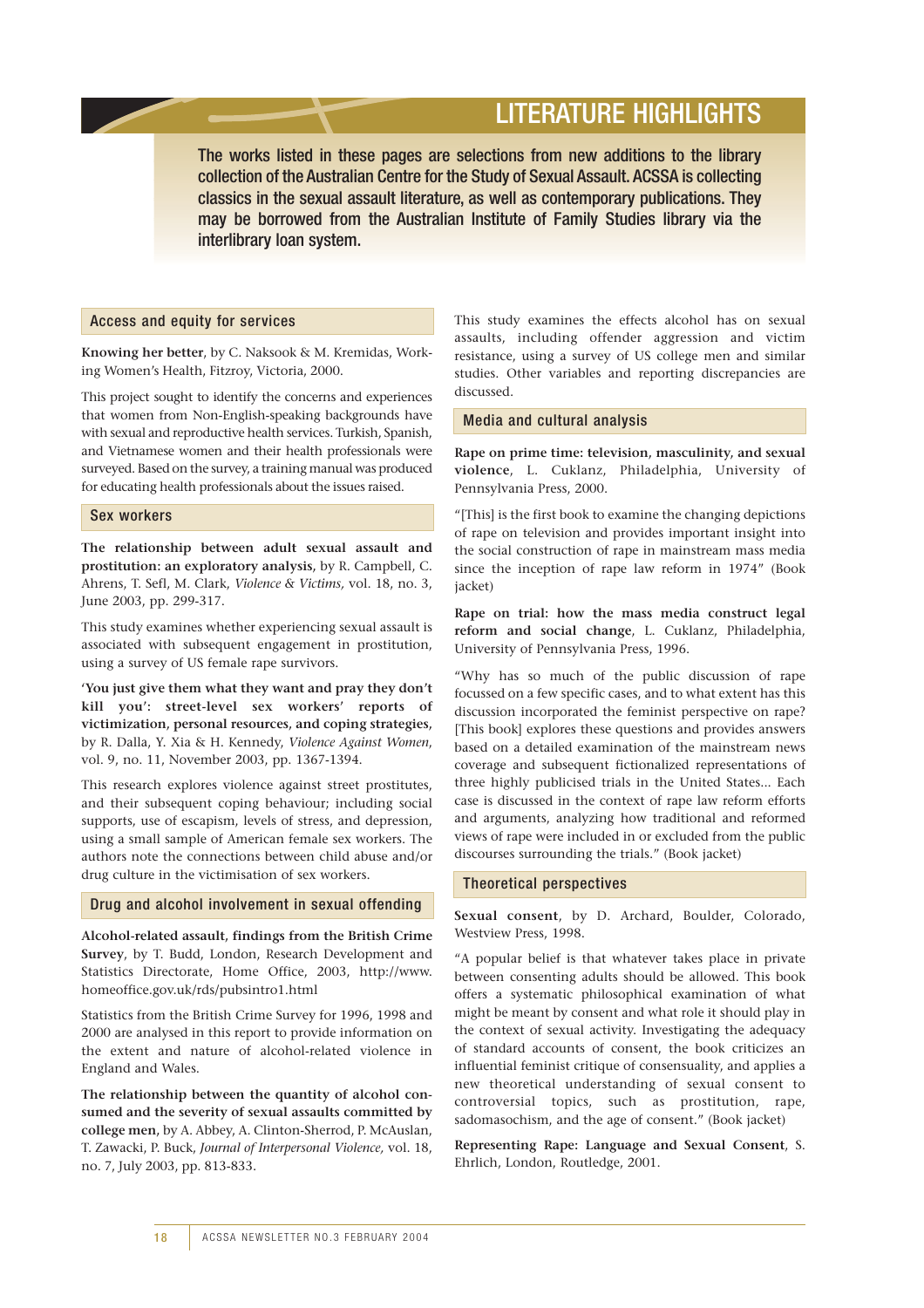A feminist-linguistic analysis of the language of sexual assault trials, arguing that language is central to all legal settings – specifically sexual harassment and acquaintance rape hearings. In such contexts, language is not a neutral and transparent reflection of the world, but rather helps to construct the character of the people and events under investigation. Based on a case study of the trial of a male student accused of two instances of sexual assault in Canada, Ehrlich shows how culturally dominant notions about rape percolate through the talk of sexual assault cases in a variety of settings and ultimately shape their outcomes. (Book jacket) [edited].

### Legal issues/court processes

**Sexual history and sexual character evidence in Scottish sexual offence trials: a study of Scottish Court practice under ss. 141A/141B and 346A/346B of the Criminal Procedure (Scotland) Act 1975 as inserted by the Law Reform (Miscellaneous Provisions) (Scotland) Act 1985, s.36 / B,** B. Brown, L. Jamieson & M. Burman**,** Edinburgh, Scottish Office, 1992.

This research report examines the impact of Scottish legislation reform restricting the use of sexual character evidence in sexual offence trials, using interviews with legal practitioners and monitoring rape trials.

**College women who had sexual intercourse when they were underage minors (13-15), age of their male partners, relations to current adjustment, and statutory rape implications,** by H. Leitenberg & H. Saltzman, *Sexual Abuse,* vol. 15, no. 2, April 2003, pp. 135-147.

In response to a call for toughening statutory rape laws in America, this report discusses the varying legal age of consent in America and examines a survey of female college students on the incidence of underage sex, the age of their partners, and the psychological impact.

**Big girls don't cry, the effect of child witness demeanor on juror decisions in a child sexual abuse trial,** by J. Golding, J. Golding, H. Fryman, D. Marsil, J. Yozwiak, *Child Abuse & Neglect,* vol. 27, no. 11, November 2003, pp. 1311-1321.

In a mock rape trial the impact of the emotional demeanor of the child witness on the mock jurors was assessed. Findings indicated that the credibility of the witness in the eyes of the jurors was associated with the demeanour of the witness. Jurors made judgements about the credibility of witnesses who displayed either "too much" or "too little" emotion.

**A legal process or a justice system? Sex offences in Queensland - still seeking justice** by S. Kift, *Alternative Law Journal*, vol. 28, no. 6, December 2003, pp. 292-296.

In June 2003, the Queensland Crime and Misconduct Commission released its report 'Seeking justice, an inquiry into the handling of sexual offences by the criminal justice system'. The author considers the report and examines the broader implications of the issues raised and the areas of remaining concern.

#### International

**Violence against women in Asian societies***,* edited by L. Bennett & L. Manderson, London, Routledge Curzon, 2003.

The following chapters deal with sexual violence against women in Asian societies: **Introduction: gender inequality and technologies of violence,** by L. Bennett & L. Manderson, provides an introduction to violence against women living in Asian societies. The authors argue that abuse of power to maintain or create inequality is central to the issue of violence. **Loss of face, violence against women in South Asia,** by M. Bandyopadhyay & R. Mahmuda, focuses on acid attacks on women in South Asia. **Presumed consent, marital violence in Bugis society,** by N. Idrus &L. Bennett, is concerned with marital violence in Bugis society in Indonesia, in particular women's experiences of violence within marriage, including rape and sexual assault, and men's presumption of sexual access to their wives' bodies. **Rape and sexual transgression in Cambodian society,** by R. Surtees, explores the complex nature of rape and sexuality in Cambodia. **Violence against women, the challenges for Malaysian women,** by R. Foley, explores the efforts of the women's movement in Malaysia to raise awareness of violence against women.

**Sex crime in the Islamic context: rape, class and gender in Pakistan**, A. Zia, Lahore, Pakistan, ASR, 1994.

This introductory discussion of sexual offences in Pakistan focuses on social and legal inequality. Topics include the effect of Islamic law and British colonial law, laws regarding marriage, consent, adultery and rape, and media representations.

#### Prevention programs

**Investigation of attitude change in a rape prevention program**, by J. Johansson-Love & J. Geer, *Journal of Interpersonal Violence,* vol. 18, no. 1, January 2003, pp. 84-99.

This research study examines the impact of an attitude modification program for rape prevention, where an educational video was delivered to a sample of American college men. Previous studies have found that reducing rape supportive attitudes, such as rape myths and low victim empathy, assists in preventing sexual assault.

**Prevention programs for young people that promote healthy relationships,** by J. Mulroney, in, *Practice and prevention, contemporary issues in adult sexual assault conference,* Sydney, NSW Attorney-General's Department, Crime Prevention Division, 2003, Online only. http:// www.lawlink.nsw.gov.au/cpd.nsf/pages/mulroney

The author discusses the work involved in compiling the background research paper for the Kids Relate project undertaken by the Australian Domestic and Family Violence Clearinghouse. An overview of prevention programs, initiatives and resources that have been developed and implemented with young people in Australia to address violence within relationships is given. The author highlights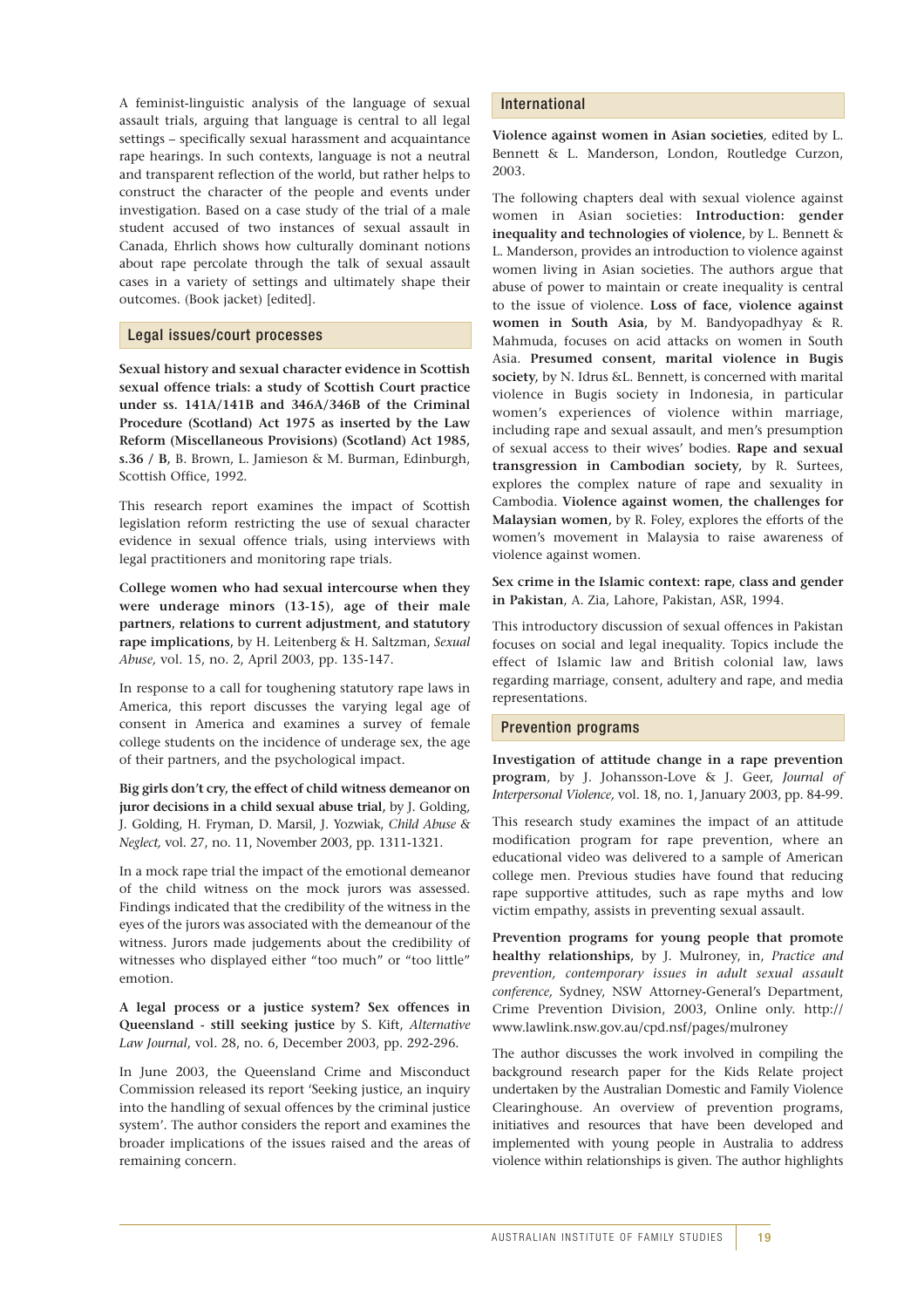the implications such findings have in relation to prevention activities concerning sexual assault; discusses prevention programs for young people; the three stages of prevention; the theoretical underpinnings of the programs; and different methods, such as a whole of school approach, community development approaches, community arts and peer education. She considers which methods worked, and what the implications for work in the context of sexual assault prevention might be.

**Rape prevention with college males, the roles of rape myth acceptance, victim empathy, and outcome expectancies,** by W. O'Donohue, E. Yeater & M. Fanetti, *Journal of Interpersonal Violence,* vol. 18, no. 5, May 2003, pp. 513-531.

This study examined the immediate impact of an experimental video based prevention program developed to decrease undergraduate men's potential to rape. The experimental video was found to produce greater immediate changes on rape myth acceptance, victim empathy and outcome expectancies. Limitations of the study, and future directions for research are discussed.

### Prevention theory

**Bystander education: bringing a broader community perspective to sexual violence prevention**, V. Banyard, & E. Plante & M. Moynihan, *Journal of Community Psychology*, vol. 32, no. 1 January 2004, pp.61-79.

This study furthers the literature on sexual assault prevention programs by examining the psychology of the bystander and the wider community, including community norms, community change, and bystander training.

**Preventing the human rights violations of family violence**, R. Cumberland, *Parity*, vol.16, no.10, November 2003, pp. 7-8.

This article examines what is meant by prevention of family violence, and some weaknesses in approaches to prevention. The degendered nature of family violence policy in Australia is discussed, along with tensions between government and women's services. The author argues that prevention must be integrated with crisis responses so as not to overlook the rights of women in preventing family violence, and suggests several human rights mechanisms that should be considered for integration into the current service framework.

**Preventing violence: a review of the literature on violence and violence prevention: a report prepared for the Crime Prevention Division of the NSW Attorney General's Department**, R. Homel & T. Burrows, Crime Prevention Division, Attorney General's Dept., Sydney, 2001.

Available for viewing in html format or for downloading as a pdf file via the Lawlink NSW website: http://www. lawlink.nsw.gov.au

#### Victim/Survivors

**Conceptualizing the harm done by rape, applications of trauma theory to experiences of sexual assault,** by S. Wasco, *Trauma, Violence, & Abuse,* vol. 4, no. 4, October 2003, pp. 309-322.

This article examines the limitations of Western views of postraumatic stress, using the experience of rape which is inadequately served by current trauma models. Rape as a process rather than an event, chronic shock, cross cultural responses, and societal responses are discussed.

**The role of sexual victimization in women's perceptions of others' sexual interest,** by P. Donat & B. Bondurant, *Journal of Interpersonal Violence*, vol. 18, no. 1, January 2003, pp. 50-64.

Using a sample of American college women, this research examines how victims and non-victims of sexual assault or coercion perceive and rate sexual cues and sexual interest in others, in order to explore whether victims are more vigilant to cues, affecting their risk of revictimisation.

**The context of sexual violence, situational predictors of self-protective actions,** by J. Clay-Warner, *Violence & Victims,* vol. 18, no. 5, October 2003, pp. 543-556.

This study examines the impact of situational factors on what methods women use for defence and resistance against sexual assault, including the effect of intimate relationship, weapons, drug use, private residence, time, and the presence of bystanders, on decision making and whether the response is verbal, physical or no selfprotection.

Integrating domestic violence and sexual assault in victim support services

**Implementation of the domestic violence screening project in a sexual assault service: an unexpected result,** by G. Hall & R. Hately, in, *Practice and prevention: contemporary issues in adult sexual assault conference,* Sydney, NSW Attorney-General's Department, Crime Prevention Division, 2003, Online only: http://www.lawlink.nsw.gov. au/cpd.nsf/pages/hallhately

On a global scale, violence is among the leading causes of death for people aged 15 - 44 and violence against women and girls is a major heath and human rights issue. The authors document current research on the relationship between domestic violence and sexual assault and discuss responses to violence against women in intimate relationships. They discuss the trial conducted by Northern Sydney Health, which implemented the domestic violence routine screening tool in several hospitals and services, and they explain why a sexual assault service got involved in routine screening for domestic violence.

**Counselling services for battered women, a comparison of outcomes for physical and sexual assault survivors,** by A. Howard, S. Riger, R. Campbell, S. Wasco, *Journal of Interpersonal Violence,* vol. 18, no. 7, July 2003, pp. 717-734.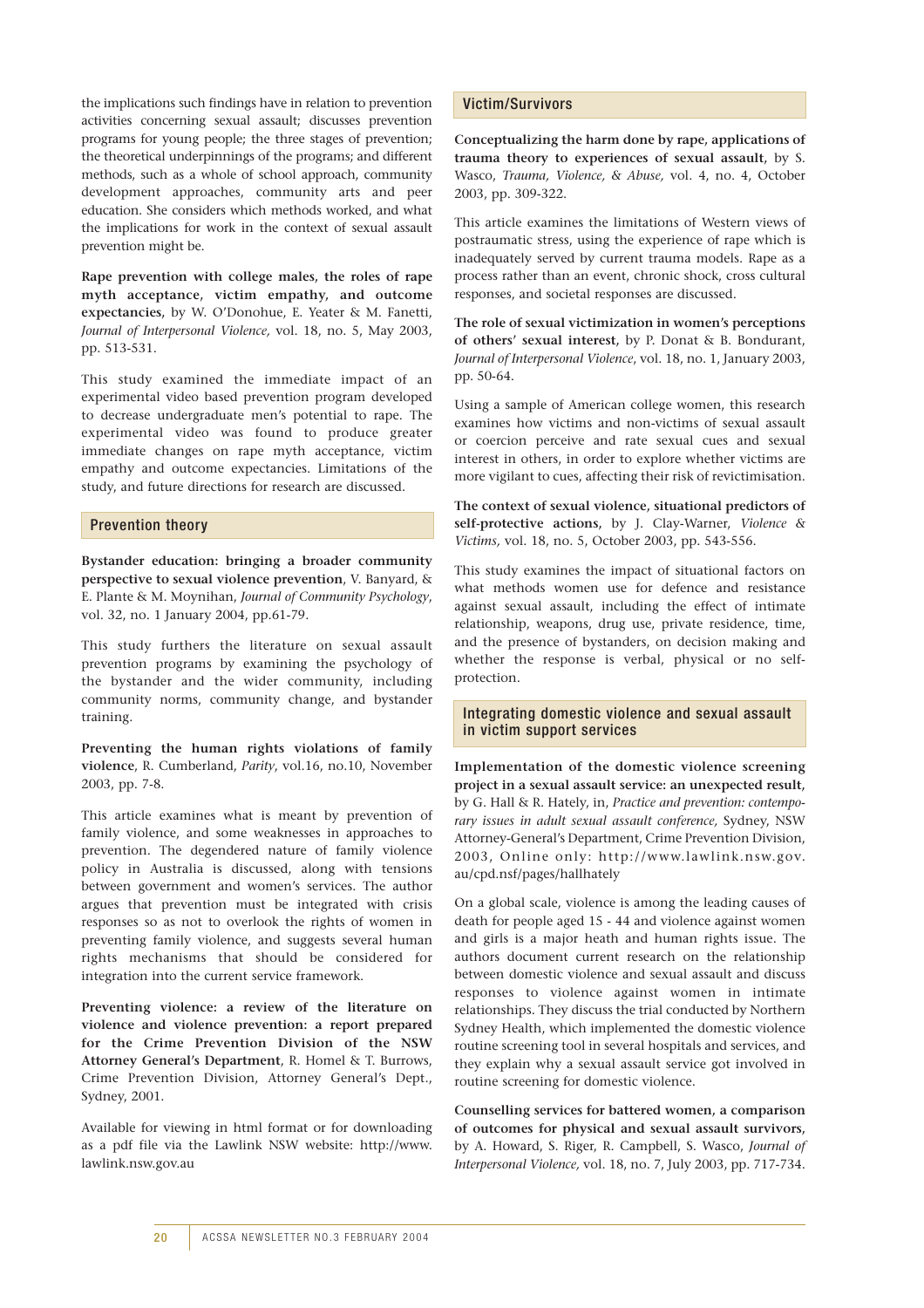This study of counselling and support services in America compares the treatment progress of battered women with women who were both battered and raped by their partner. Social support, self-blame, and self-efficacy measures were surveyed.

**Evaluating services for survivors of domestic violence and sexual assault**, by S. Riger, Thousand Oaks, California, Sage Publications, 2002.

"[This book] provides comprehensive guidelines and fieldtested tools for direct service evaluation programs. It also chronicles and celebrates over thirty years of progress made by the anti-violence movement. The authors offer a wealth of practical information while identifying key issues and placing them in the broader context of social and political change." (Book jacket)

#### Workplace harassment

**The prevalence of sexual harassment, stalking, and false victimization syndrome (FVS) cases and related human resource management policies in a cross-section of Canadian companies from January 1995 through January 2000,** by B. Schell, *Journal of Family Violence,* vol. 18, no. 6, December 2003, pp. 351-360.

This study examines the nature of sexual harassment in the workplace, using a survey of human resources managers in Canadian companies. Workplace policies and reported prevalence are examined, and the nature of harassment, and the issues of false reporting and underreporting are discussed.

women

### Sexual offenders

**Trait empathy and criminal versatility in sexual offenders,** S. Smallbone, J. Wheaton & D. Hourigan, *Sexual Abuse*, vol. 15, no. 1, January 2003, pp. 49-60.

This study examines the variations in victim empathy in sex offenders who have also committed other types of crimes, using a survey of prisoners in Australia.

**Victim empathy, social self-esteem, and psychopathy in rapists,** by Y. Fernandez & W. Marshall, *Sexual Abuse,* vol. 15, no. 1, January 2003, pp. 11-26.

This study examines victim empathy, general empathy and psychopathy in sex offenders as compared with non-sexual offenders, using a survey of prisoners in Canada.

**The importance of offense characteristics, victimization history, hostility, and social desirability in assessing empathy of male adolescent sex offenders,** by T. Curwen, *Sexual Abuse,* vol. 15, no. 4 October 2003, pp. 347-364.

This study examines both the levels of empathy in adolescent sex offenders and the efficacy and reliability of current scales, particularly to deceptive responses.

**Men who use violence, intimate violence versus nonintimate violence profiles,** by D. Lawson, D. Weber, H. Beckner, L. Robinson, N. Marsh, A. Cool, *Violence & Victims,* vol. 18, no. 3, June 2003, pp. 259-277.

This study explores psychopathology in male violence, comparing different typologies of intimate partner violence and general violent behaviour to examine severity, exposure to family violence, and personality disorders.

### *Special rural issue*



The next edition of *Women Against Violence – an Australian feminist journal* features articles, briefings and news from rural Australia.

We know that violence against women happens outside the major cities, but there has been little research into the issue. The forthcoming special rural edition of the journal features case studies of how rural communities have responded to violence, and a study of the beliefs and attitudes of rural health and welfare workers about sexual assault. Authors in this edition also ask the question: *Is there a rural culture? If so, how does it affect the lives of women living with violence in rural towns?* Personal stories of survival in regional Queensland are included, along with news about the work of women working against violence around Australia.

The Journal is a biannual, peer-reviewed publication, sponsored by CASA House in Melbourne, with a national advisory committee. To subscribe, visit the CASA House website at www.rwh.org.au/casa and click on Women Against Violence Journal.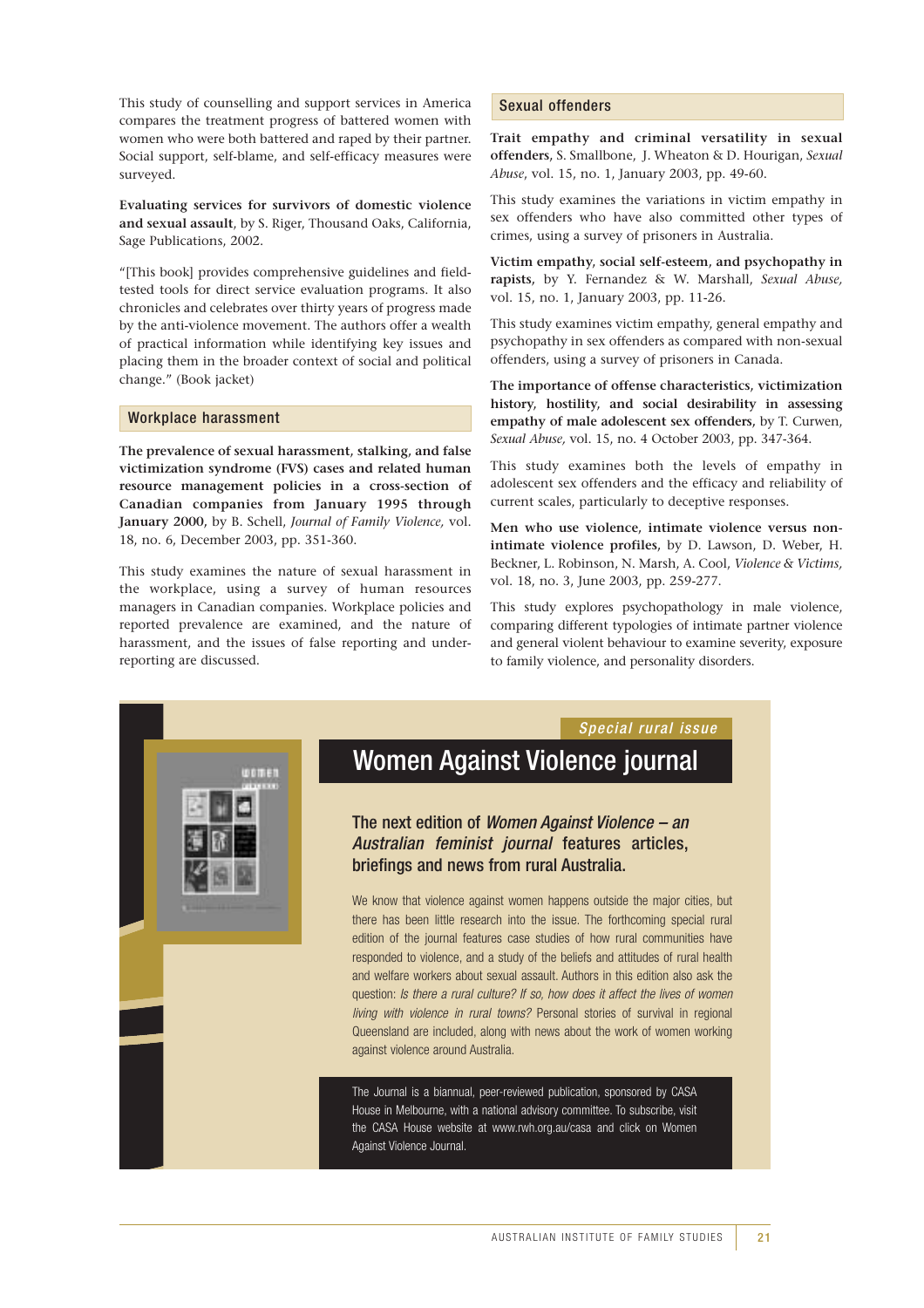**Psychopathological profile of men convicted of gender violence, a study in the prisons of Spain,** by E. Echeburua, J. Fernandez-Montalvo & P. Amor, *Journal of Interpersonal Violence,* vol. 18, no. 7, July 2003, pp. 798-812.

This study examined the characteristics of men imprisoned in Spain for violence against their partners, including sexual assault and homicide. Socioeconomic status, criminal history, empathy, personality traits, self-esteem and mental illness are measured.

**Juvenile sex offenders, toward the development of a typology,** by J. Hunter, A. Figueredo, N. Malamuth, J. Becker, *Sexual Abuse,* vol. 15, no. 1, January 2003, pp. 27-48.

This study examines characteristics of juvenile sex offenders, including developmental risk factors, personality mediators, physical abuse, sexual abuse, exposure to violence against women, and victim selection, based on a survey of US juvenile offenders.

### Offender programs

**Predicting psychological distress in sex offenders' therapists,** by L. Ennis & S. Horne, *Sexual Abuse,* vol. 15, no. 2. April 2003, pp. 149-157.

This study examines occupational distress, hours worked and social and peer support in therapists who work with sex offenders, using a survey with professionals in America and Canada.

**Sex crime recidivism, evaluation of a sexual offender treatment program,** by R. Schweitzer & J. Dwyer, *Journal of Interpersonal Violence*, vol. 18, no. 11, November 2003, pp.1292-1310.

An evaluation of the Australian Sexual Offenders Treatment Program (SOTP), a program based on cognitive behavioural principles and aiming to reduce sexual offence recidivism, examined the recidivism rate among a target group of offenders over a period of five years. The study reviews the research evaluating sexual offender programs, describes the SOTP, discusses difficulties with the data and methodology, and summarises the findings of the evaluation of SOTP. The analysis shows no significant reduction in recidivism among the SOTP target group. The authors emphasise the importance of the continued evaluation of sex offender programs and the use of longitudinal data.

**A brief history of behavioural and cognitive behavioural approaches to sexual offenders, Part 1. Early developments,** by D. Laws & W. Marshall, *Sexual Abuse,* vol. 15, no. 2, April 2003, pp. 75-92.

This article summarises the history of cognitive behavioural therapy for sexual offenders, from the 1800s to 1969.

**A brief history of behavioural and cognitive behavioural approaches to sexual offenders, Part 2.The modern era,** by D. Laws & W. Marshall, *Sexual Abuse,* vol. 15, no. 2, April 2003, pp. 93-120.

This article summarises the history of cognitive behavioural therapy for sexual offenders, including law and public health issues, from 1970 to the 1990s.

**Measuring motivation to change in sexual offenders from institutional intake to community treatment,** by M. Barrett, R. Wilson & C. Long, *Sexual Abuse,* vol. 15, no. 4, October 2003, pp. 269-283.

This study examines changes in treatment motivation of sex offenders, from prison admission to community treatment, using a survey of Canadian sex offenders, and discusses variables in motivation and outcome.

**Evaluation of a national prison-based treatment program for sexual offenders in England and Wales,** by C. Friendship, R. Mann & A. Beech, Journal of Interpersonal Violence, vol. 18, no. 7, July. 2003, pp. 744-759.

This study examines the impact of the Sex Offender Treatment Program in Great Britain by measuring risk of reconviction and 2 year reconviction rates for former program participants. Recidivism rates in general are also discussed.

**Outcome of a treatment program for adult sex offenders, from prison to community,** by R. McGrath, Journal of Interpersonal Violence, vol. 18, no. 1, January 2003, pp. 3-17.

This study examines the reoffending rates of adult male sex offenders who completed, partly attended, or refused to attend a prison-based rehabilitation program.

**Treating sex offenders: a guide to clinical practice with adults, clerics, children, and adolescents**, W. Prendergast, New York, Haworth Press, 2004.

"[This book] updates the groundbreaking original with new material that integrates adolescent and adult sex offenders, emphasizing similarities and differences in personality type, behavior, and treatment". (Book iacket)

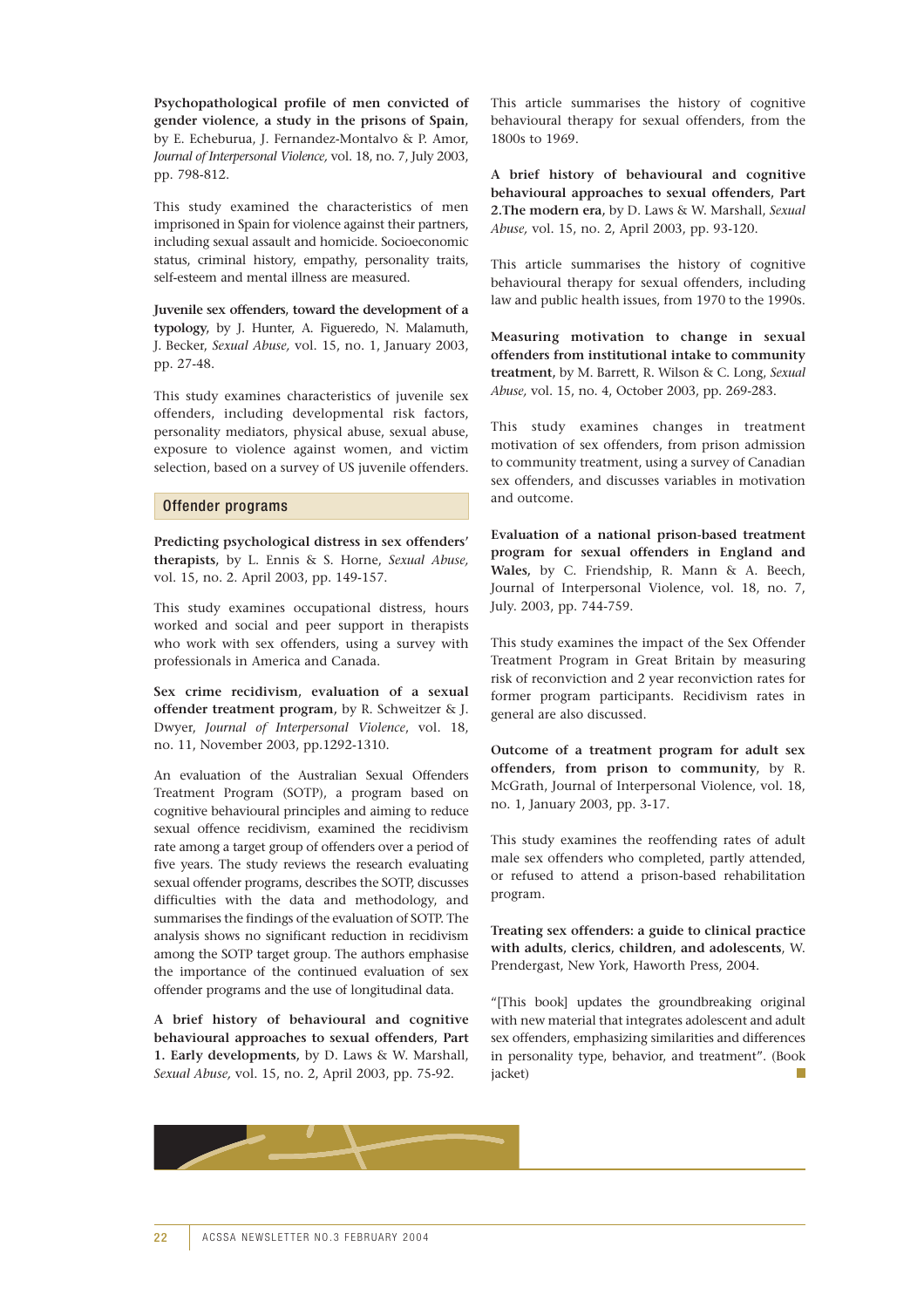# PREVIEW **ACSSA** publications

### Issues Paper 1

Just two decades ago in most Australian states and territories, men were able to rape their wives with immunity. Rape in marriage was quite simply not a crime. While state legislatures have enacted laws that remove men's licence to rape women with whom they share marital or established relationships, our understanding of whether this resulted in effectively changing the social, cultural and legal response to sexual violence by male intimate partners is surprisingly limited. Reports from Australian women and research findings overall suggest few inroads have been made in identifying the scope of male partner sexual violence or in considering how to prevent it. The unspoken response to rape in the home has much in common with a whispering campaign – known about by many, but with few willing to address it openly.

It is important to place these impressions and the "silent knowing" in the context of a systematic examination of the issue, and a broad assessment of Australia's efforts to protect women from what they say is a debilitating and soul destroying assault.

While a reluctance to respond to male partner sexual violence is shown to exist within the practice and enforcement of law, it is also reflected in our failure to acknowledge the difficulties women face in naming their experience of rape, by a range of services marginalising their responses to rape, and through our neglecting to identify the particular health effects, and emotional impact of rape.

It is this notion of *reluctance* that structures ACSSA Issues Paper No. 1, *Just "keeping the peace": A reluctance to respond to male partner sexual violence* (available March 2004).

In its third Briefing Paper ACSSA will be examining issues relating to sexual assault in rural and remote communities. Some of the areas we plan to examine include: prevalence figures, reporting patterns, barriers to disclosure, service delivery challenges and innovations, and criminal justice responses. A key aim of the research will be to understand issues facing both victim/survivors and service providers in rural and remote parts of Australia, and how these differ from a metropolitan context.

### Briefing Paper 3 Contribute to ACSSA Aware

Service providers, researchers and those interested in working against sexual assault are encouraged to contribute to the *ACSSA Aware* newsletter. We are interested in short reviews (no more than 1500 words) of books, conferences, workshops and projects. We will also consider more substantial articles (no more than 3000 words) on significant issues in understanding, responding to, or preventing sexual assault.

*ACSSA Aware* aims to provide a lively forum for ideas, argument and comment: thus we welcome readers' letters, comments and feedback on issues discussed in ACSSA publications.

*Please email contributions in a Microsoft Word document to Alexandra.Neame@aifs.gov.au, or post to Alexandra Neame, Australian Centre for the Study of Sexual Assault, 300 Queen Street, Melbourne, Victoria 3000.*

# We welcome your feedback

### Australian Centre for the Study of Sexual Assault

Help to shape the work of the Australian Centre for the Study of Sexual Assault. We are interested in hearing your views on the best way to meet the needs of our stakeholders. If you have any comments on services that could be offered, possible topics for publications, or areas of research, please fill in the section below and return it to ACSSA at the Australian Institute of Family Studies. Comments can also be provided on-line via the ACSSA website, or email us at acssa@aifs.gov.au/

What other services would you find useful for your work?

What topics would you liked covered in ACSSA publications, or considered for research projects?

Membership form overleaf ►

 $\frac{1}{2}$